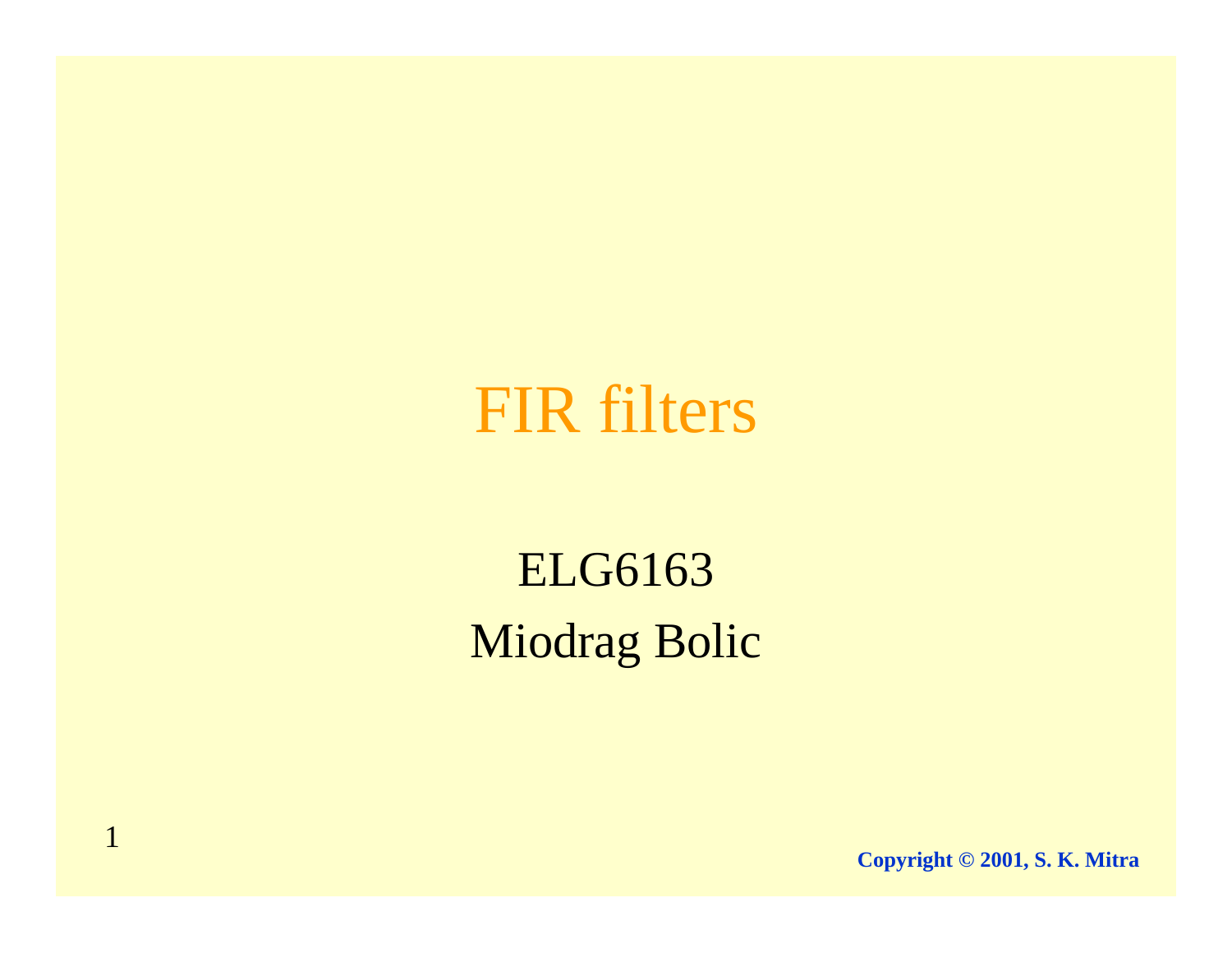#### **Outline**

- FIR filters
	- Structures
	- Polyphase FIR filters
	- –Parallel polyphase FIR
	- Decimated FIR
- Implementations of FIR filters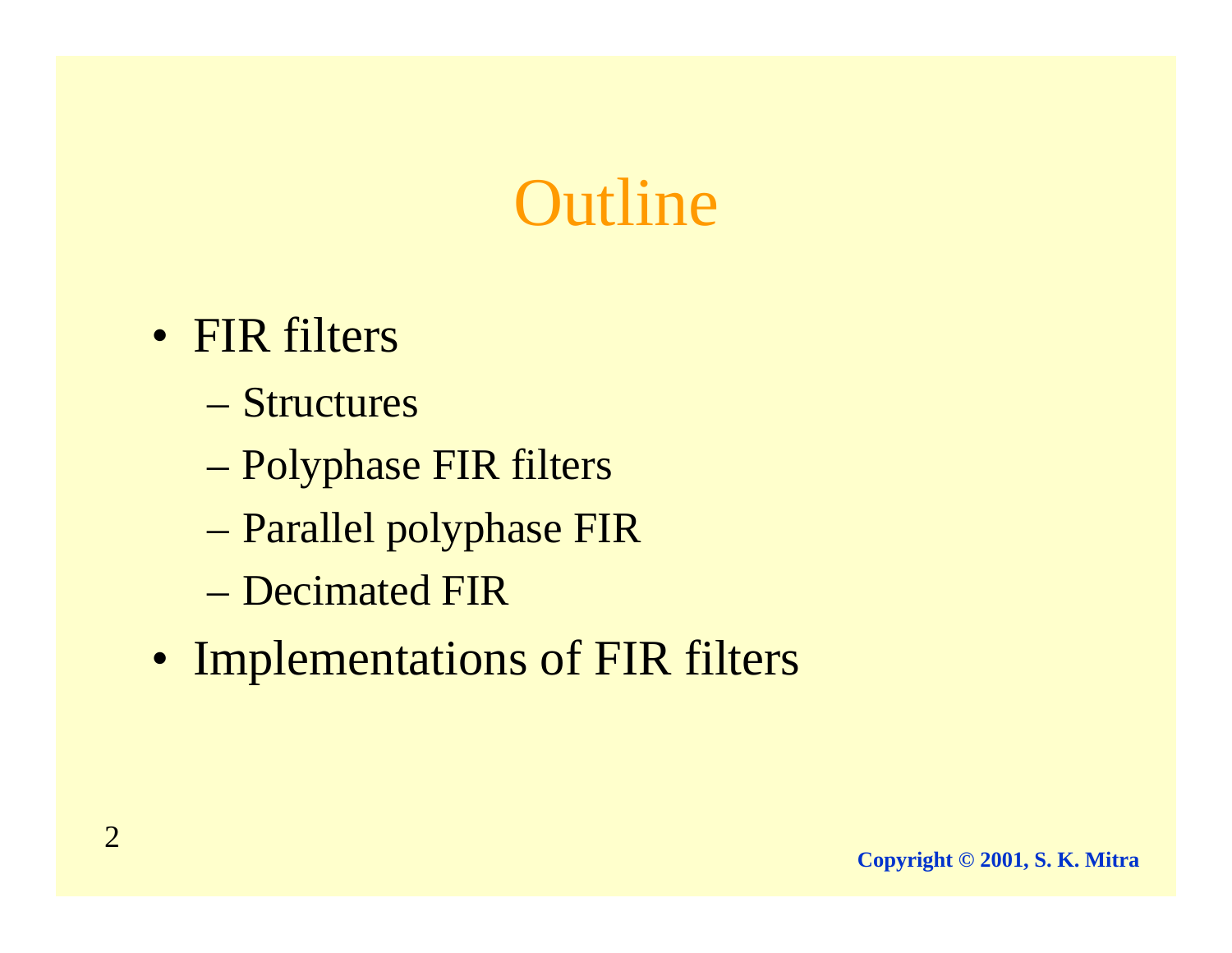### **Canonic and Noncanonic** Structures

- A digital filter structure is said to be *canonic* if the number of delays in the block diagram representation is equal to the order of the transfer function
- Otherwise, it is a *noncanonic* structure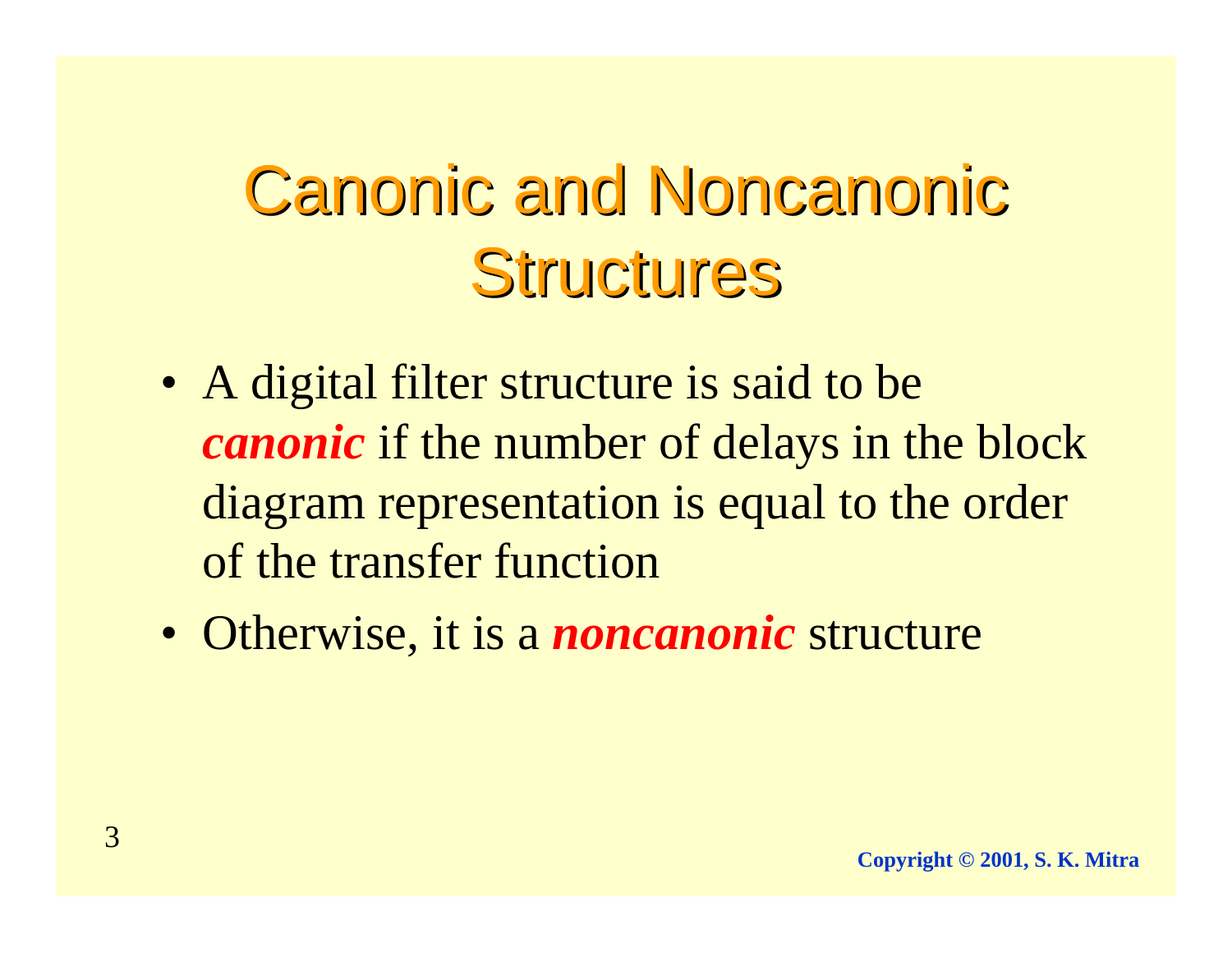### **Canonic and Noncanonic** Structures

• The structure shown below is noncanonic as it employs two delays to realize a first-order difference equation

$$
y[n] = -d_1y[n-1] + p_0x[n] + p_1x[n-1]
$$

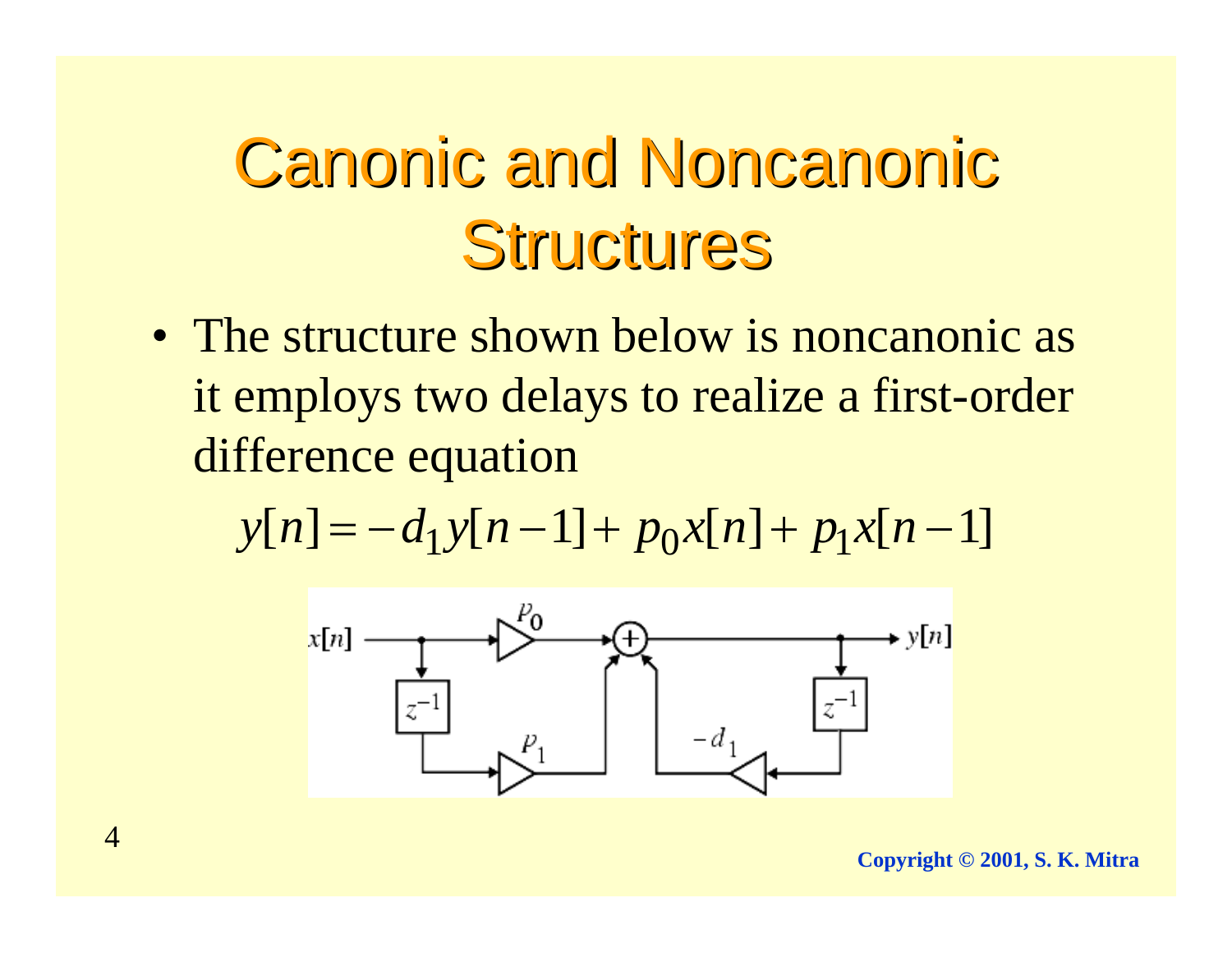### **Basic FIR Digital Filter** Structures

• A causal FIR filter of order *N* is characterized by a transfer function  $H(z)$  given by

$$
H(z) = \sum_{n=0}^{N} h[n]z^{-n}
$$
  
which is a polynomial in  $z^{-1}$ 

• In the time-domain the input-output relation of the above FIR filter is given by

$$
y[n] = \sum_{k=0}^{N} h[k]x[n-k]
$$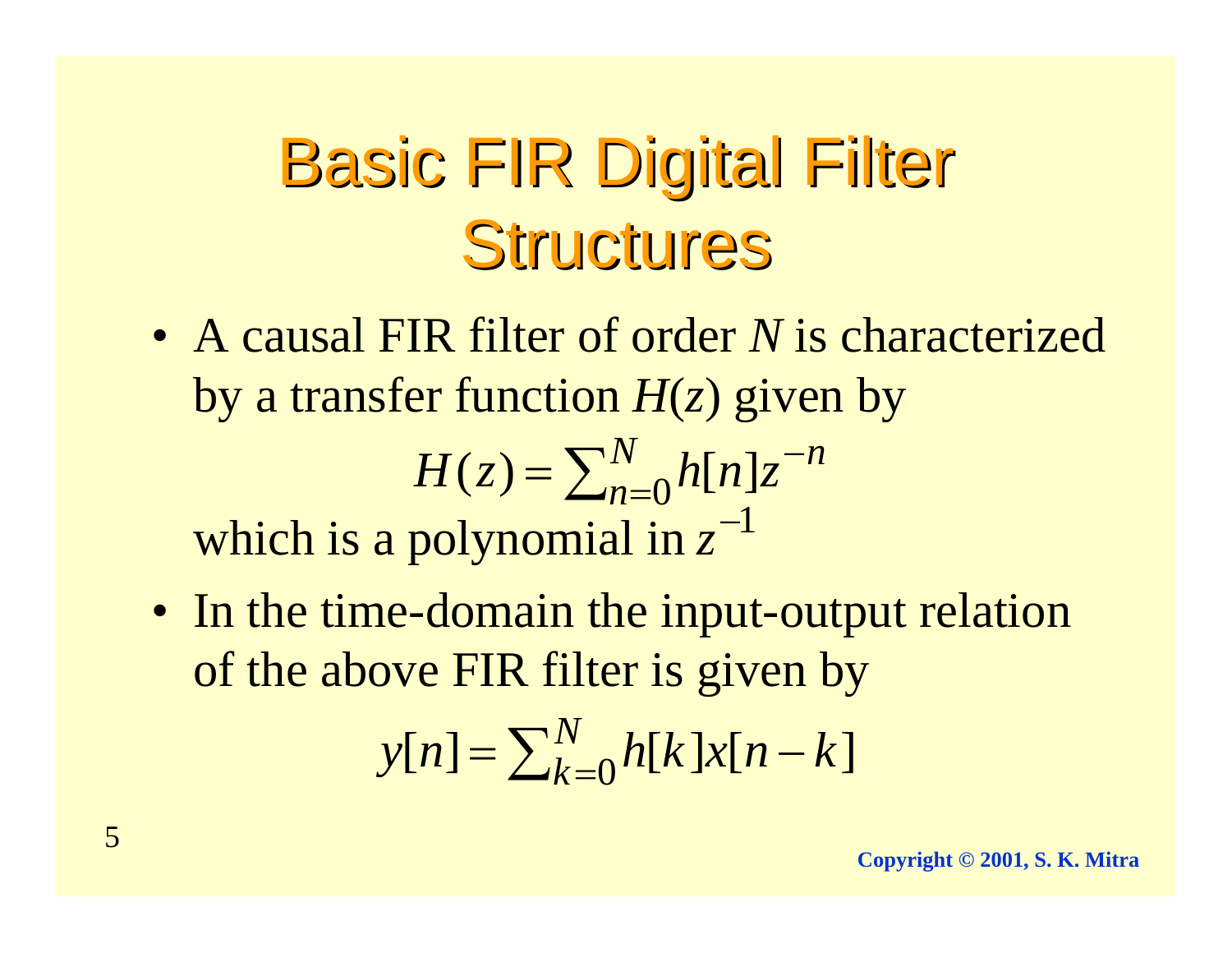# Direct Form FIR Digital Filter Structures

- An FIR filter of order *N* is characterized by *N*+1 coefficients and, in general, require *N*+1 multipliers and *N* two-input adders
- Structures in which the multiplier coefficients are precisely the coefficients of the transfer function are called *direct form structures*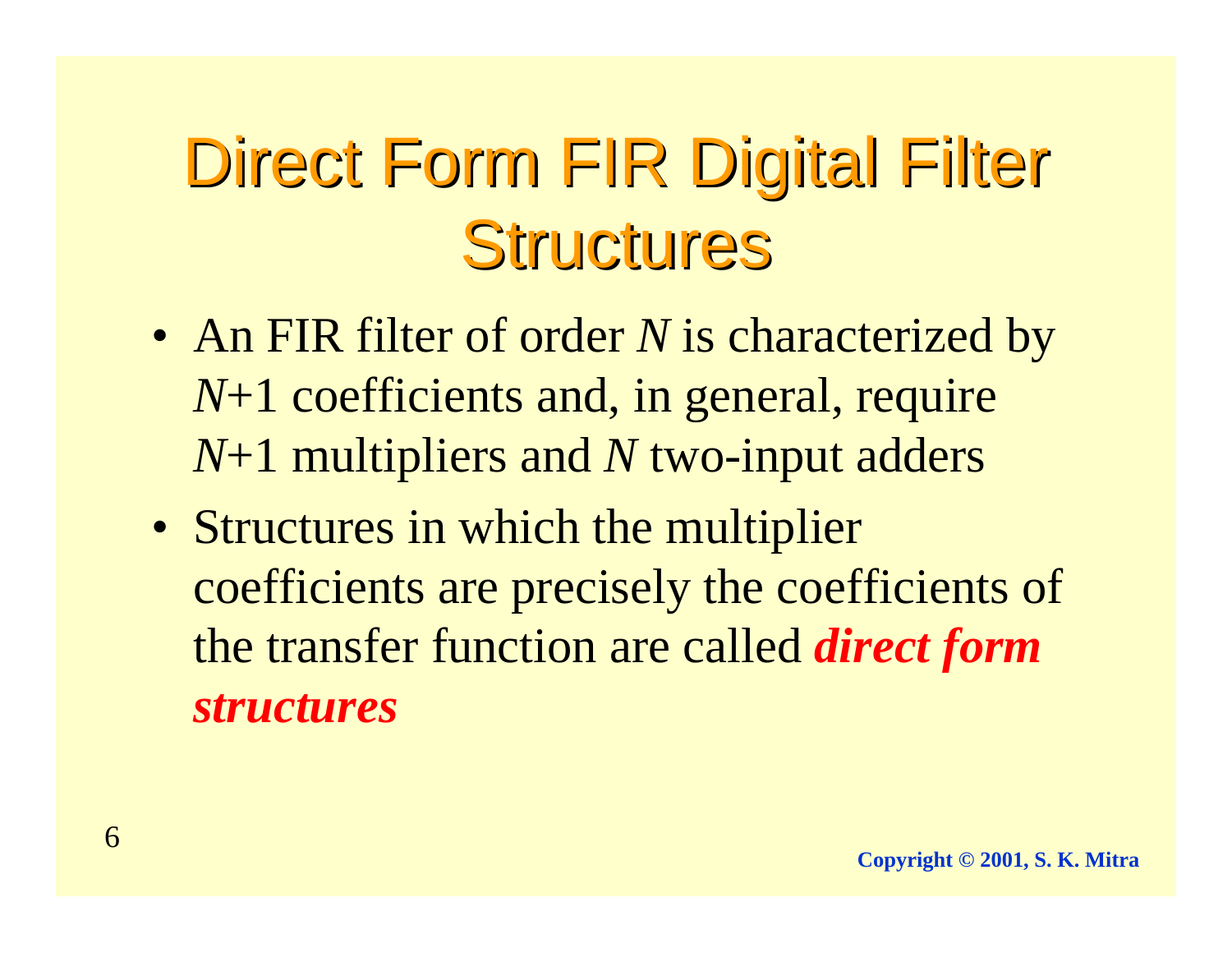### Direct Form FIR Digital Filter Structures

• A direct form realization of an FIR filter can be readily developed from the convolution sum description as indicated below for  $N = 4$ 



**Copyright © 2001, S. K. Mitra**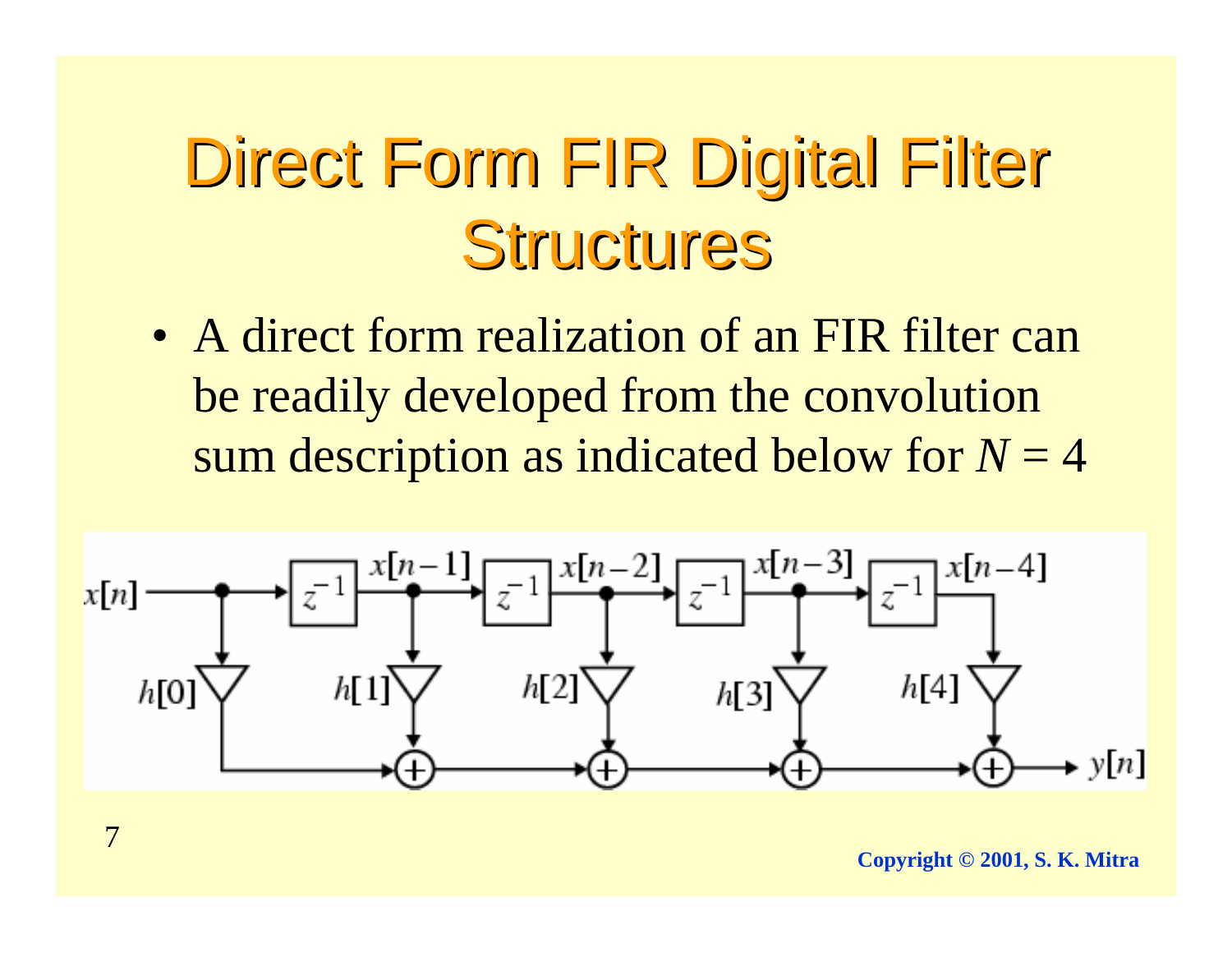# Direct Form FIR Digital Filter Structures

• The transpose of the direct form structure shown earlier is indicated below



• Both direct form structures are canonic with respect to delays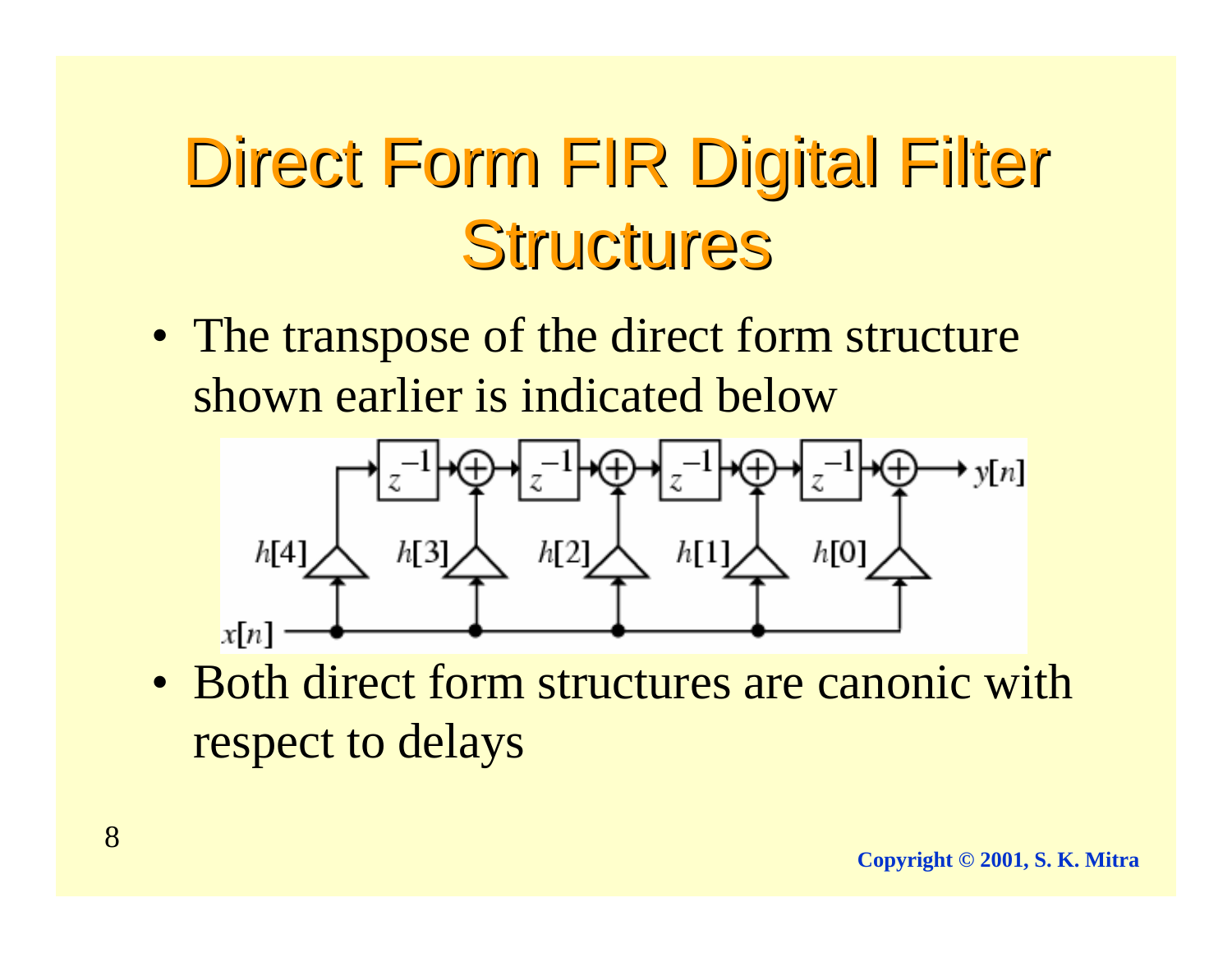#### **Cascade Form FIR Digital Filter Structures**

- A higher-order FIR transfer function can also be realized as a cascade of second-order FIR sections and possibly a first-order section
- To this end we express *H*(*z*) as where  $K = \frac{N}{2}$  if *N* is even, and  $K = \frac{N+1}{2}$  if N is odd, with  $\beta_{2K} = 0$  $H(z) = h[0] \prod_{k=1}^{K} (1 + \beta_{1k} z^{-1} + \beta_{2k} z^{-2})$ 2 $K=\frac{N}{\epsilon}$ 2 $K = \frac{N+1}{2}$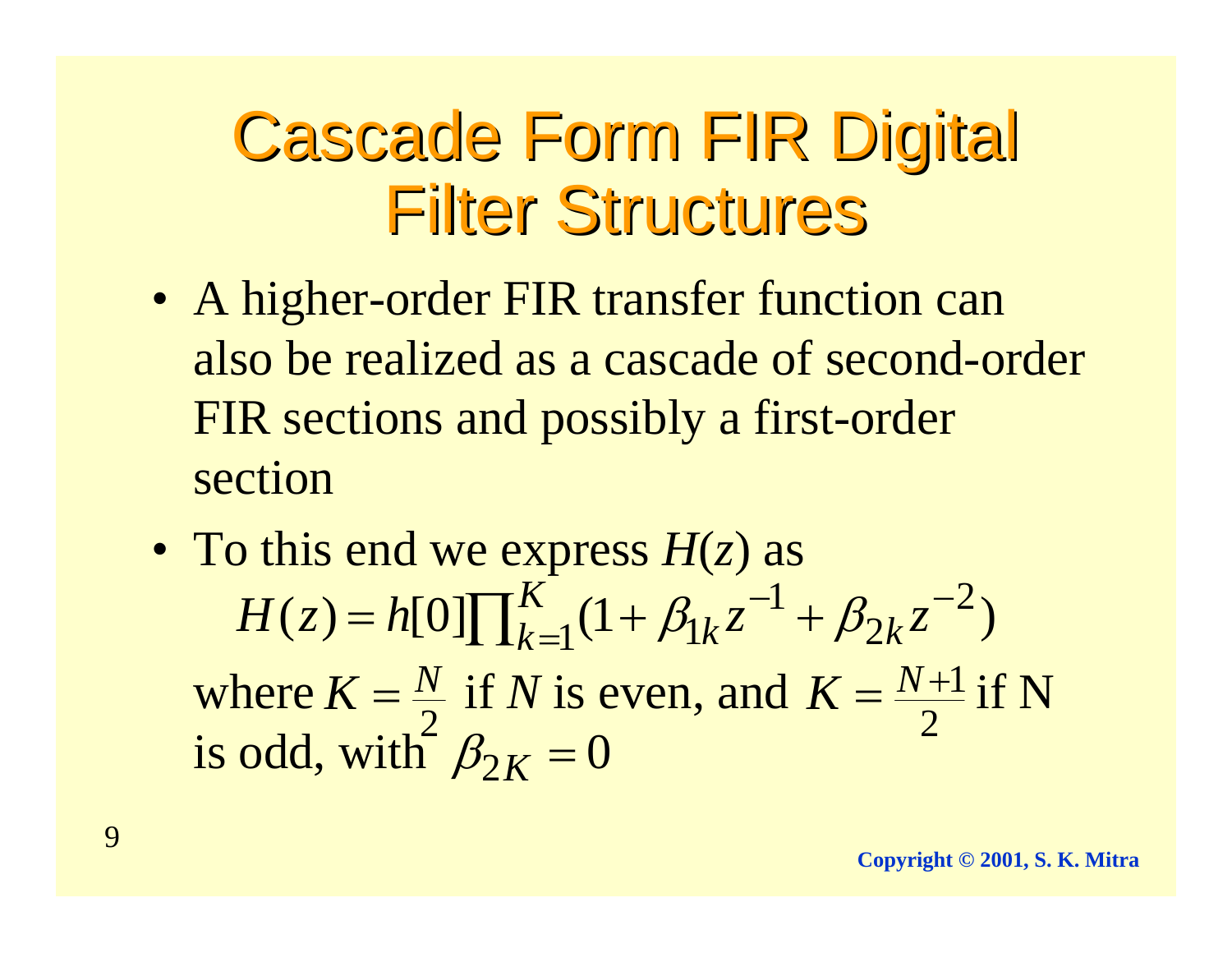# **Cascade Form FIR Digital Filter Structures**

• A cascade realization for *N* = 6 is shown below



• Each second-order section in the above structure can also be realized in the transposed direct form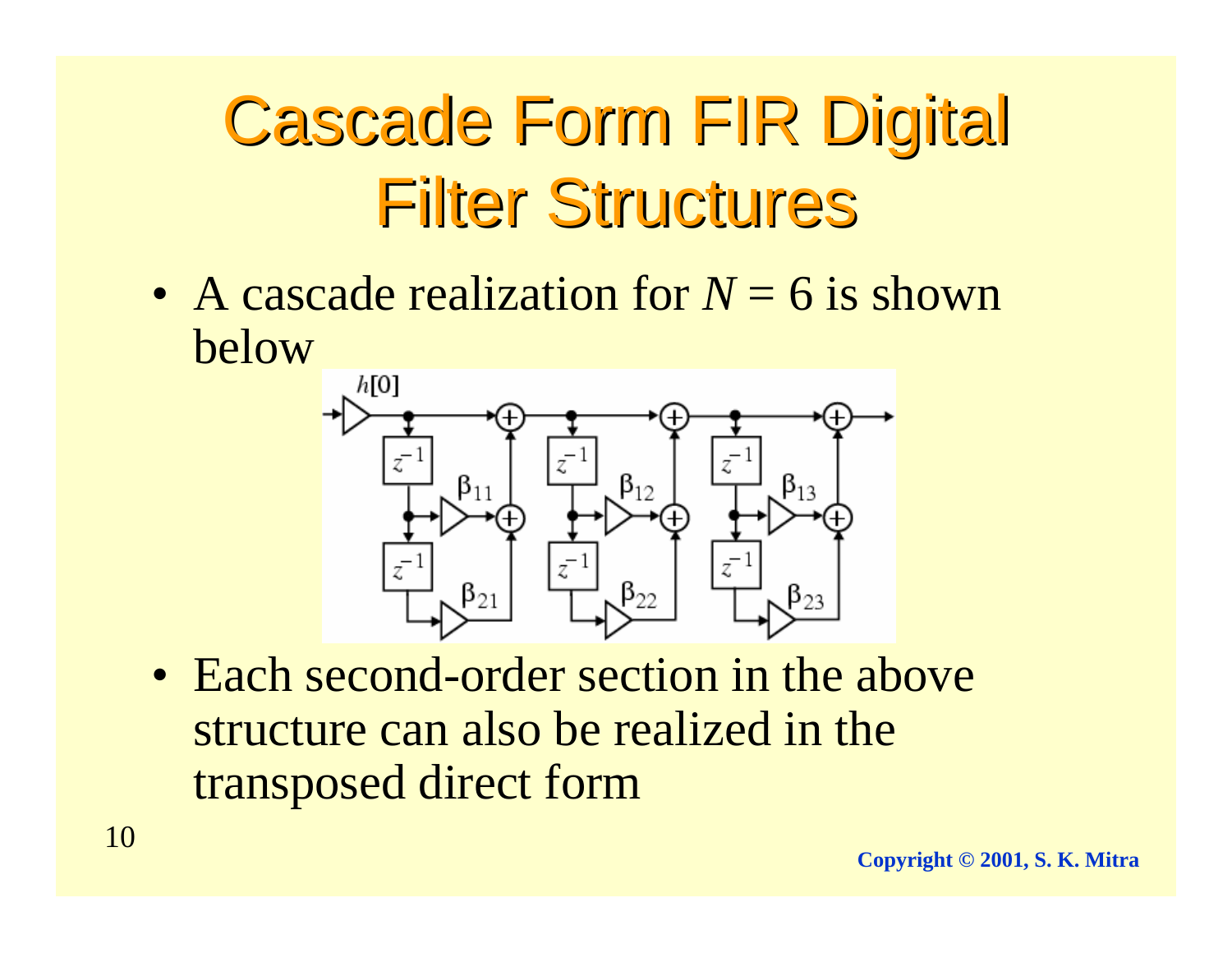- The symmetry (or antisymmetry) property of a linear-phase FIR filter can be exploited to reduce the number of multipliers into almost half of that in the direct form implementations
- Consider a length-7 Type 1 FIR transfer function with a symmetric impulse response:  $H(z) = h[0] + h[1]z^{-1} + h[2]z^{-2} + h[3]z^{-3}$  $+ h[2]z^{-4} + h[1]z^{-5} + h[0]z^{-6}$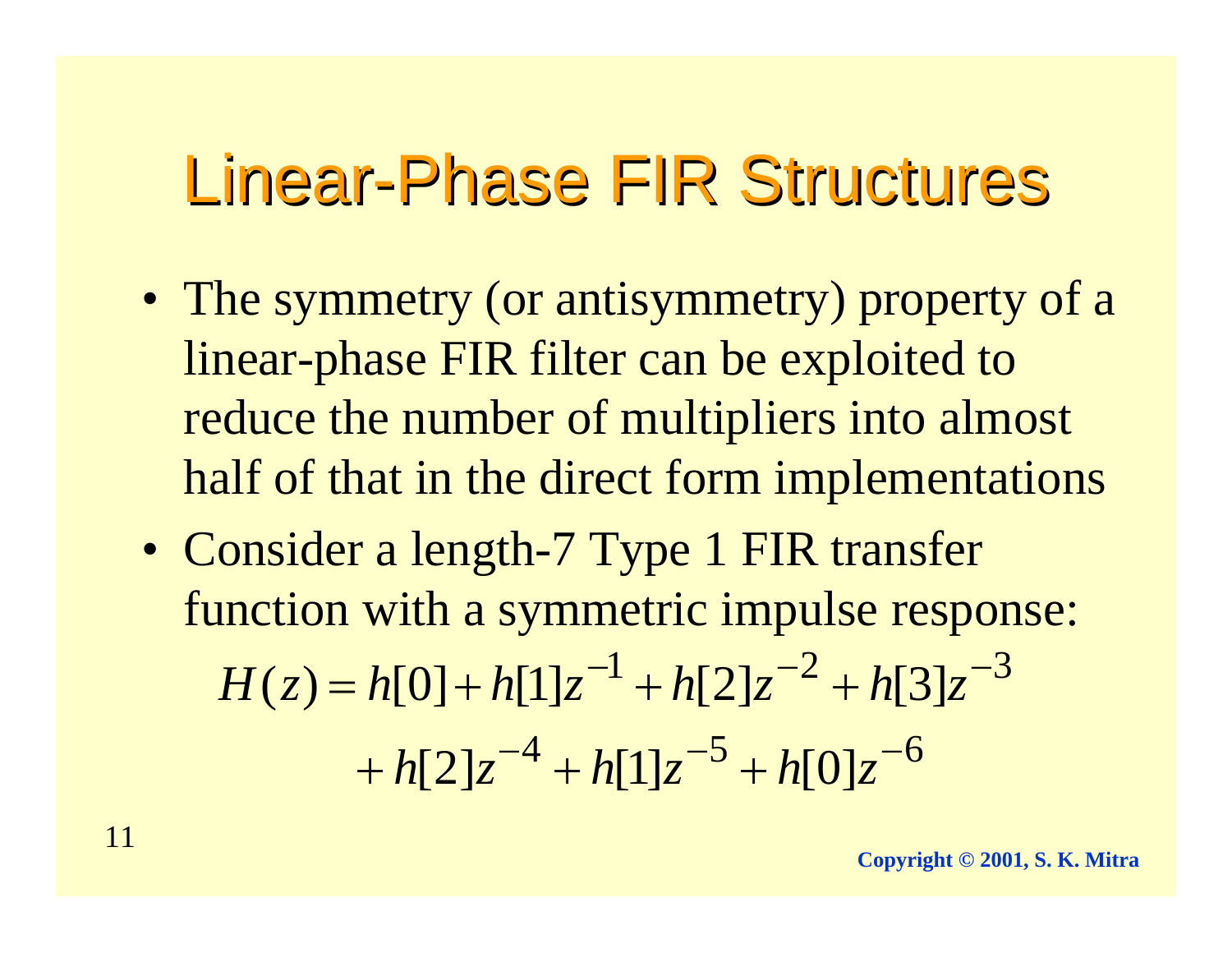• Rewriting *H*(*z*) in the form  $H(z) = h[0](1 + z^{-6}) + h[1](z^{-1} + z^{-5})$  $+ h[2] (z^{-2} + z^{-4}) + h[3]z^{-3}$ 

we obtain the realization shown below



**Copyright © 2001, S. K. Mitra**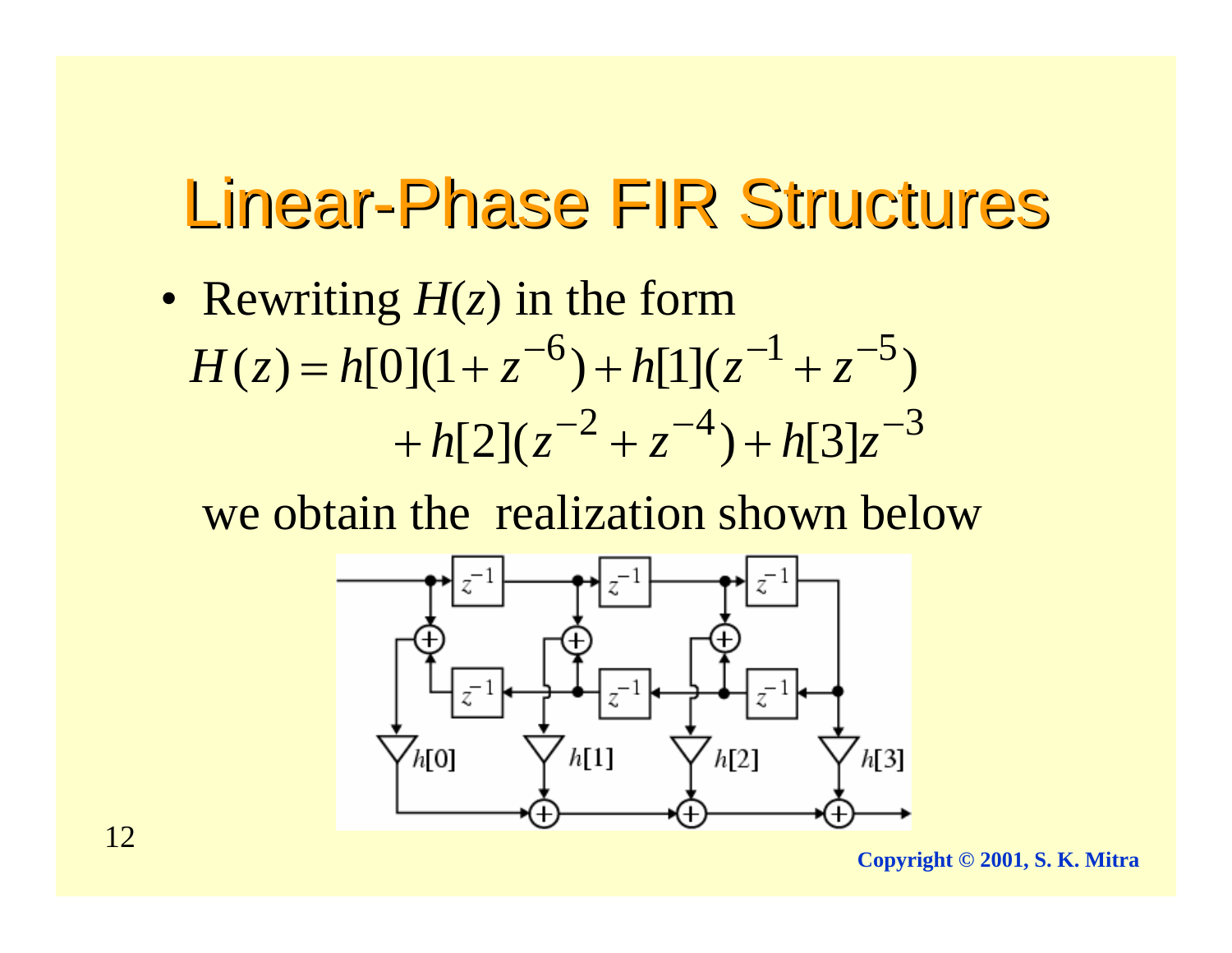- A similar decomposition can be applied to a Type 2 FIR transfer function
- For example, a length-8 Type 2 FIR transfer function can be expressed as

$$
H(z) = h[0](1 + z^{-7}) + h[1](z^{-1} + z^{-6})
$$

$$
+ h[2](z^{-2} + z^{-5}) + h[3](z^{-3} + z^{-4})
$$

• The corresponding realization is shown on the next slide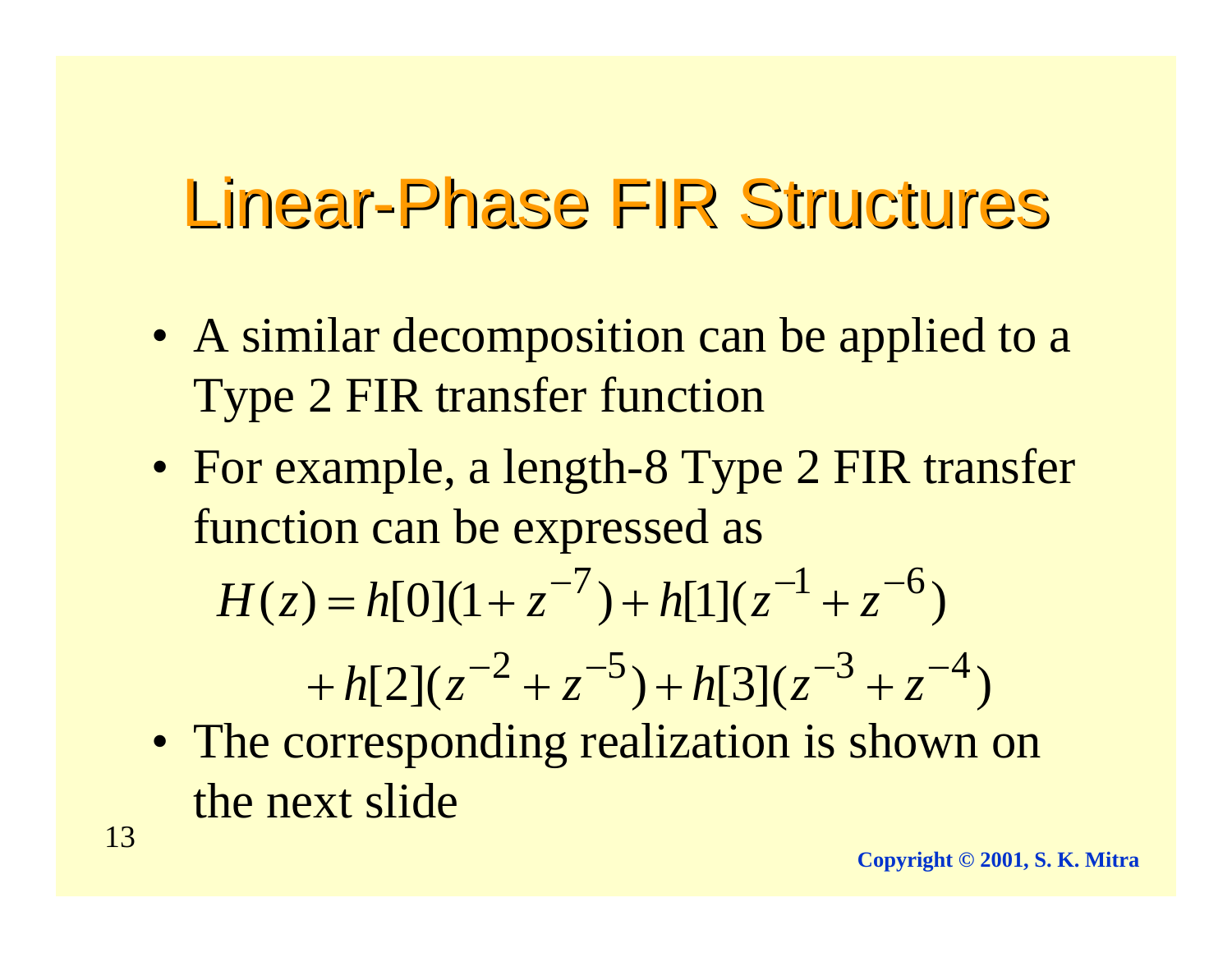

• Note: The Type 1 linear-phase structure for a length-7 FIR filter requires 4 multipliers, whereas a direct form realization requires 7 multipliers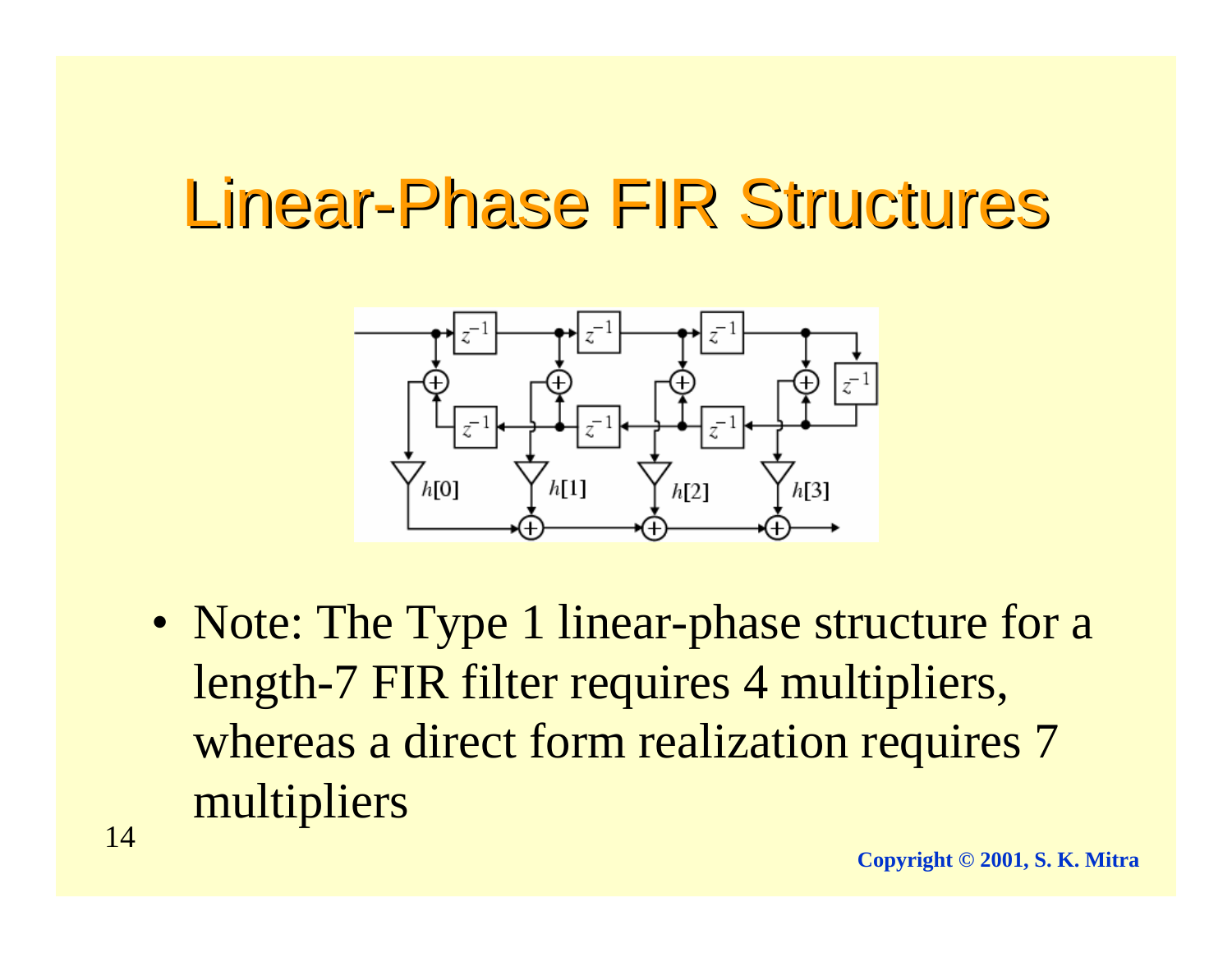- Note: The Type 2 linear-phase structure for a length-8 FIR filter requires 4 multipliers, whereas a direct form realization requires 8 multipliers
- Similar savings occurs in the realization of Type 3 and Type 4 linear-phase FIR filters with antisymmetric impulse responses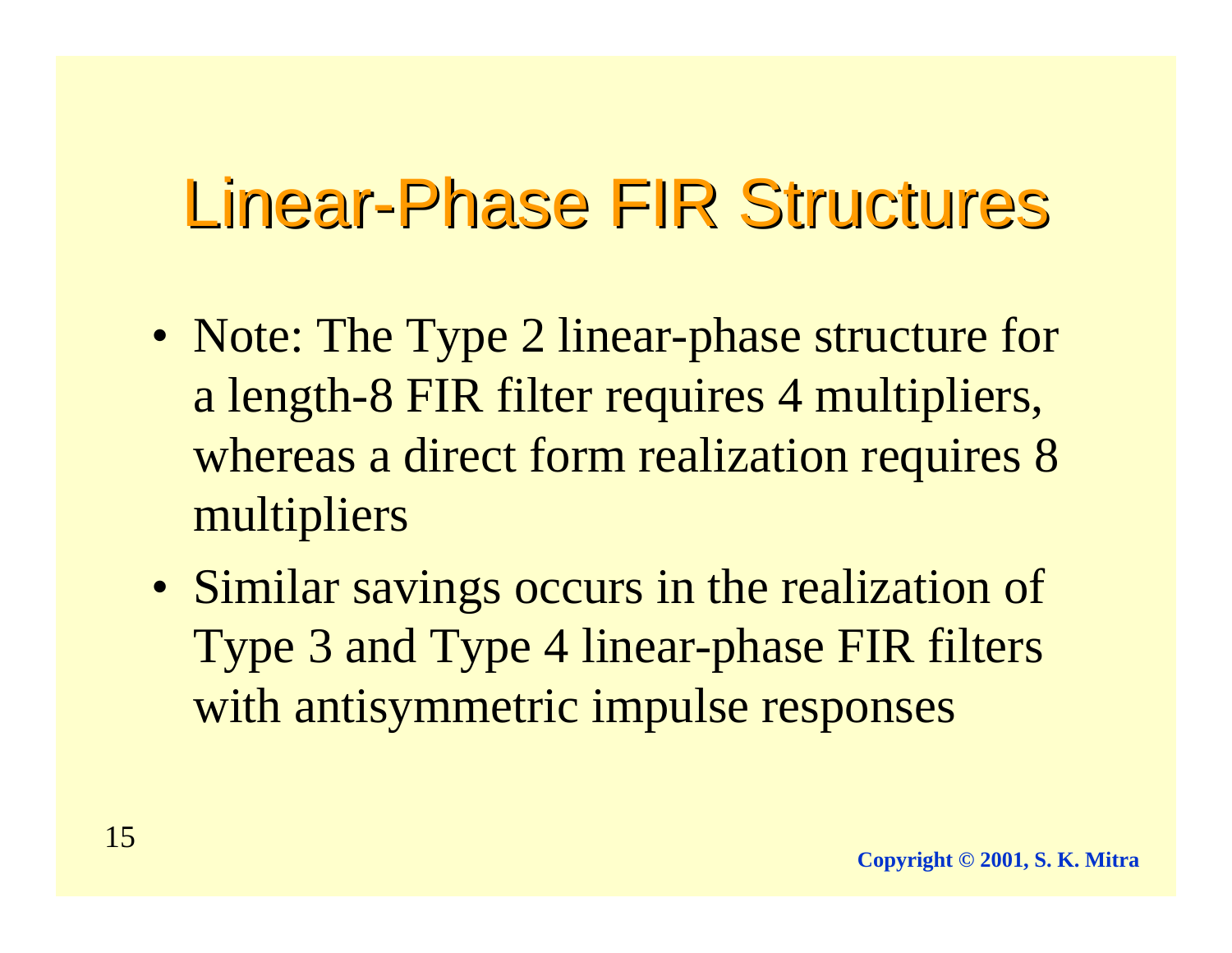- The polyphase decomposition of *H*(*z*) leads to a parallel form structure
- To illustrate this approach, consider a causal FIR transfer function  $H(z)$  with  $N = 8$ :

$$
H(z) = h[0] + h[1]z^{-1} + h[2]z^{-2} + h[3]z^{-3} + h[4]z^{-4}
$$

$$
+ h[5]z^{-5} + h[6]z^{-6} + h[7]z^{-7} + h[8]z^{-8}
$$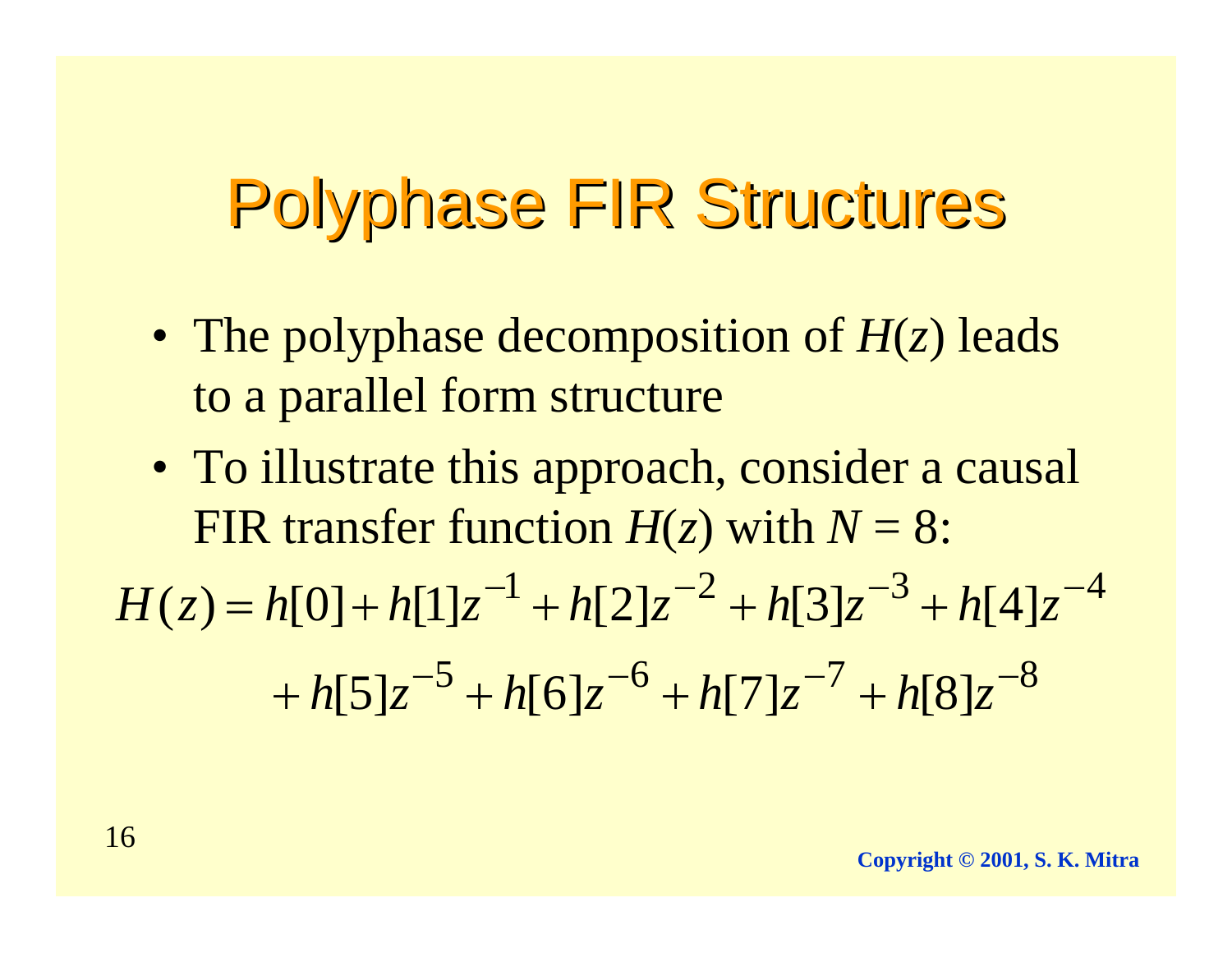• *H*(*z*) can be expressed as a sum of two terms, with one term containing the evenindexed coefficients and the other containing the odd-indexed coefficients:  $H(z) = (h[0] + h[2]z^{-2} + h[4]z^{-4} + h[6]z^{-6} + h[8]z^{-8})$  $+(h[1]z^{-1}+h[3]z^{-3}+h[5]z^{-5}+h[7]z^{-7})$  $=$   $(h[0]+h[2]z^{-2} +h[4]z^{-4} +h[6]z^{-6} +h[8]z^{-8})$  $+ z^{-1}(h[1] + h[3]z^{-2} + h[5]z^{-4} + h[7]z^{-6})$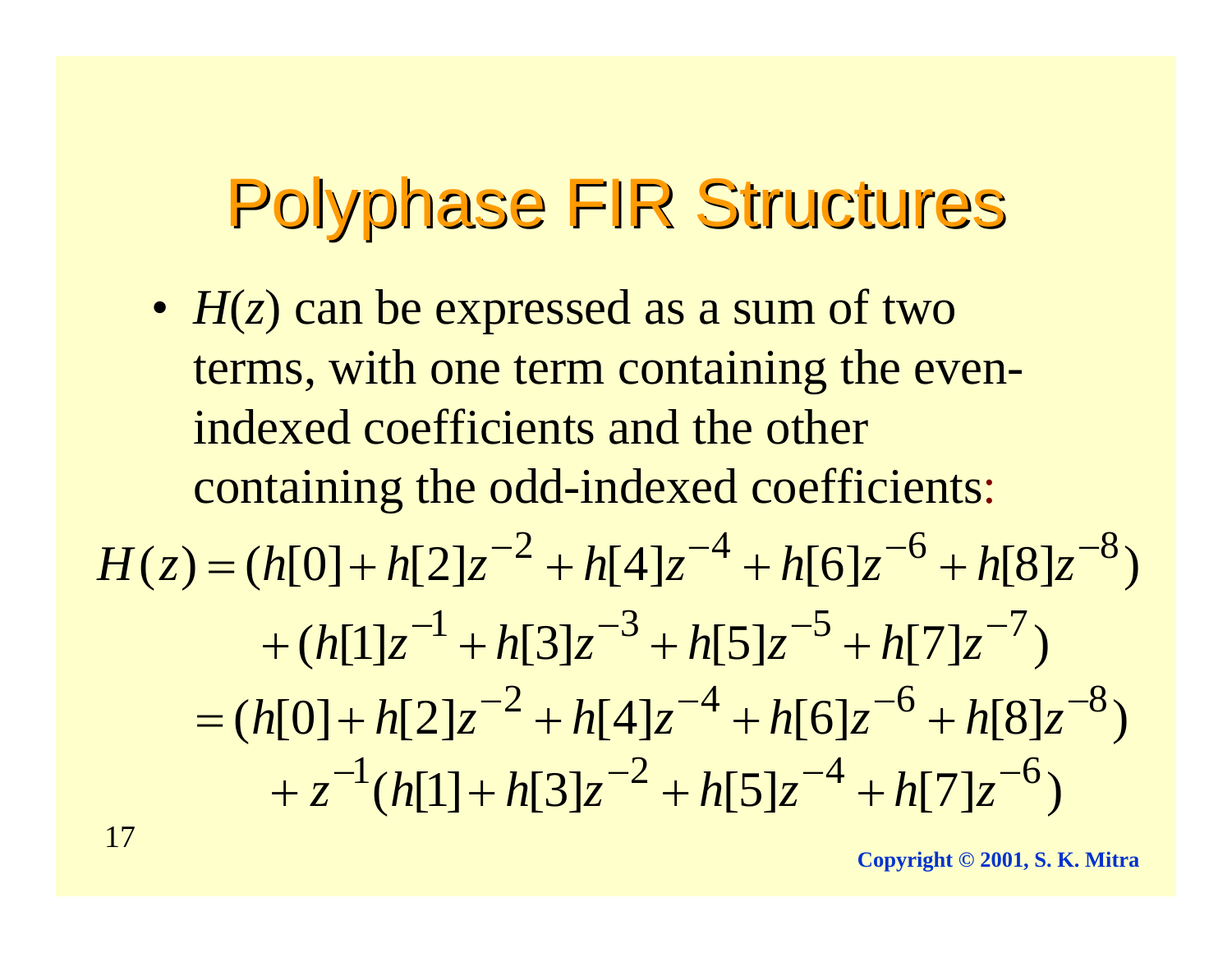• By using the notation

we can express *H*(*z*) as  $1 \cdot 155 - 2 \cdot 157 - 3$  $E_1(z) = h[1] + h[3]z^{-1} + h[5]z^{-2} + h[7]z^{-1}$  $1 \cdot 114 - 2 \cdot 151 - 3$  $E_0(z) = h[0] + h[2]z^{-1} + h[4]z^{-2} + h[6]z^{-3} + h[8]z^{-4}$ 

$$
H(z) = E_0(z^2) + z^{-1} E_1(z^2)
$$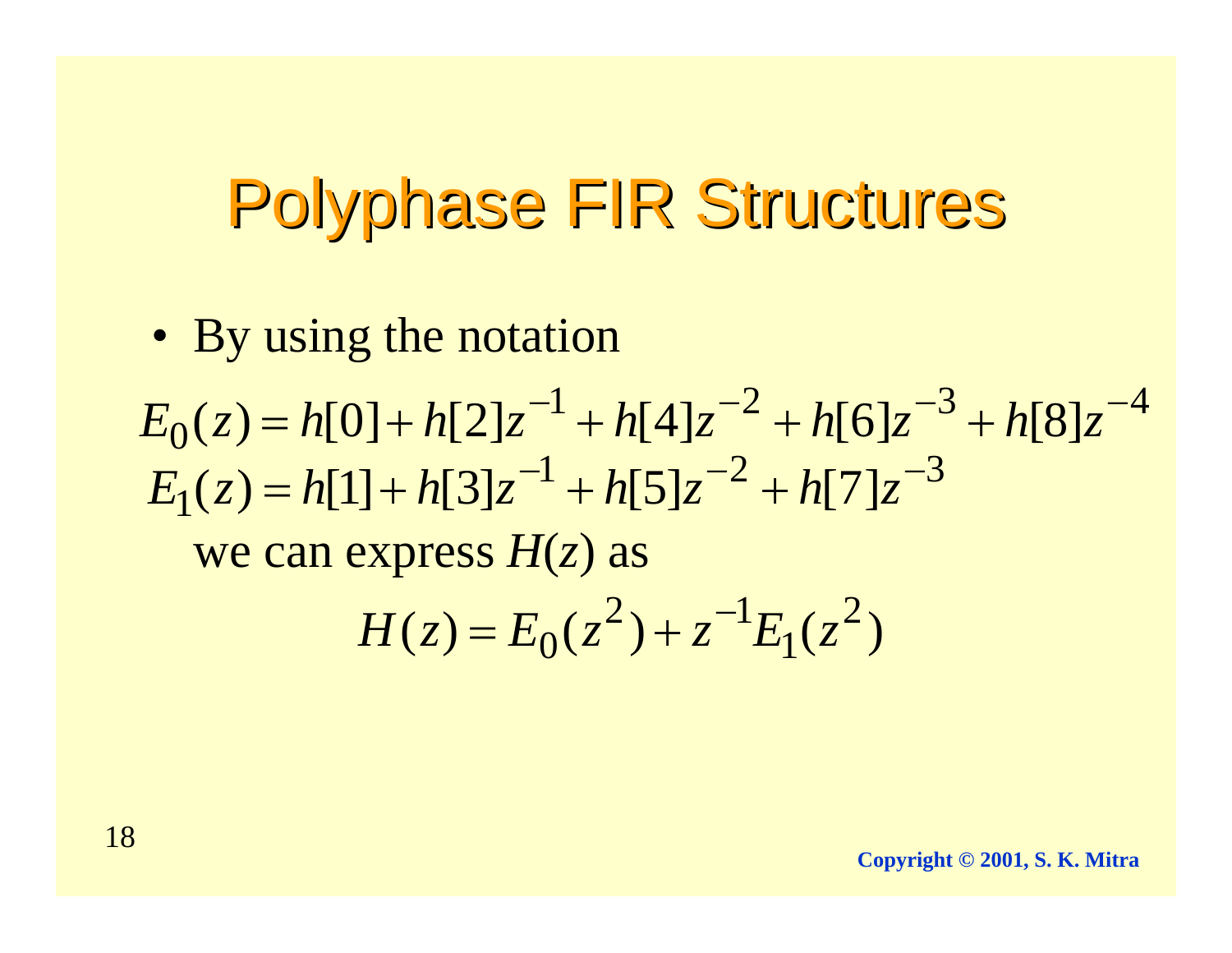• In a similar manner, by grouping the terms in the original expression for  $H(z)$ , we can re-express it in the form

$$
H(z) = E_0(z^3) + z^{-1}E_1(z^3) + z^{-2}E_2(z^3)
$$

where now

$$
E_0(z) = h[0] + h[3]z^{-1} + h[6]z^{-2}
$$
  
\n
$$
E_1(z) = h[1] + h[4]z^{-1} + h[7]z^{-2}
$$
  
\n
$$
E_2(z) = h[2] + h[5]z^{-1} + h[8]z^{-2}
$$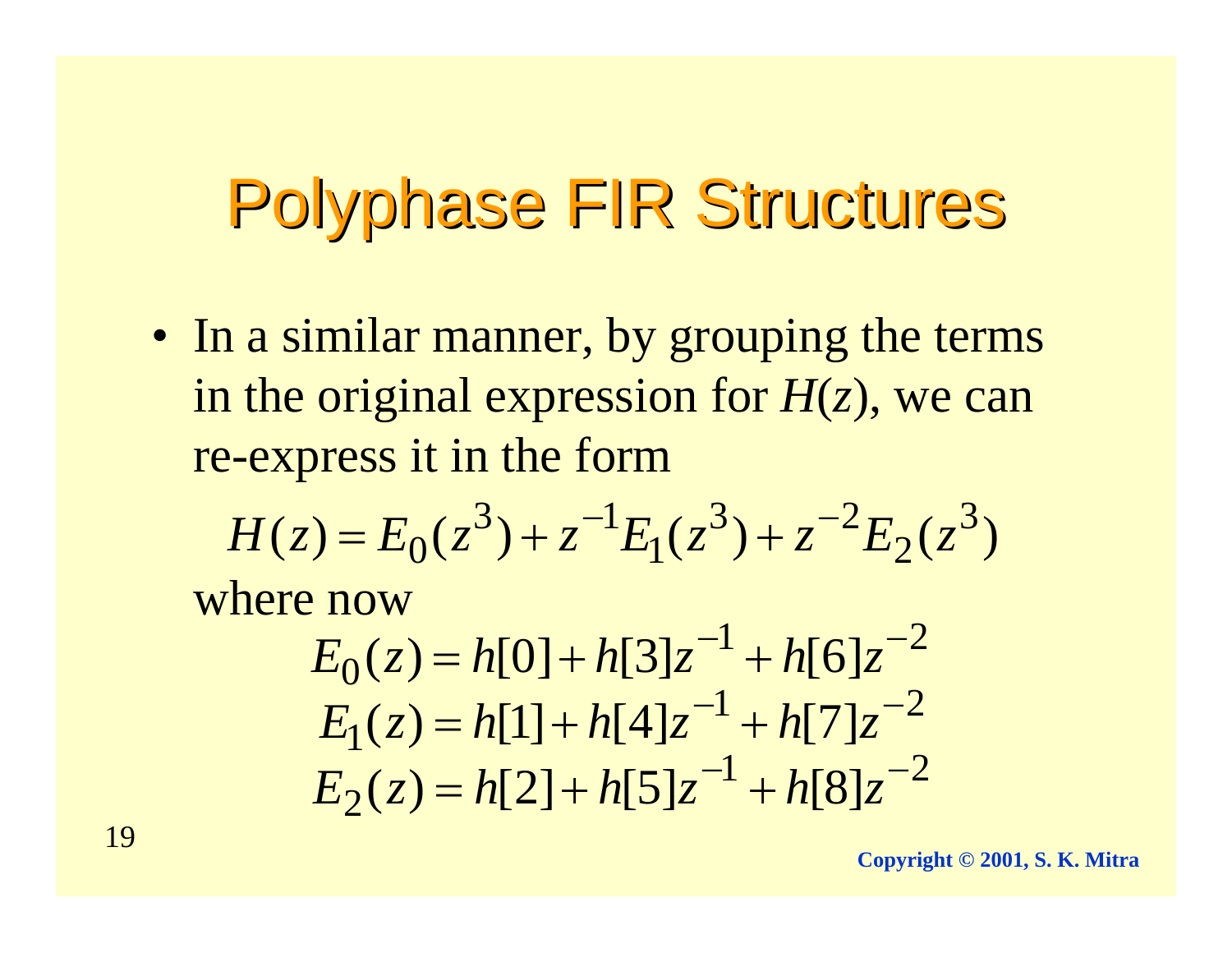• The decomposition of *H*(*z*) in the form  $H(z) = E_0(z^2) + z^{-1}E_1(z^2)$ 

or

$$
H(z) = E_0(z^3) + z^{-1}E_1(z^3) + z^{-2}E_2(z^3)
$$

is more commonly known as the *polyphase decomposition*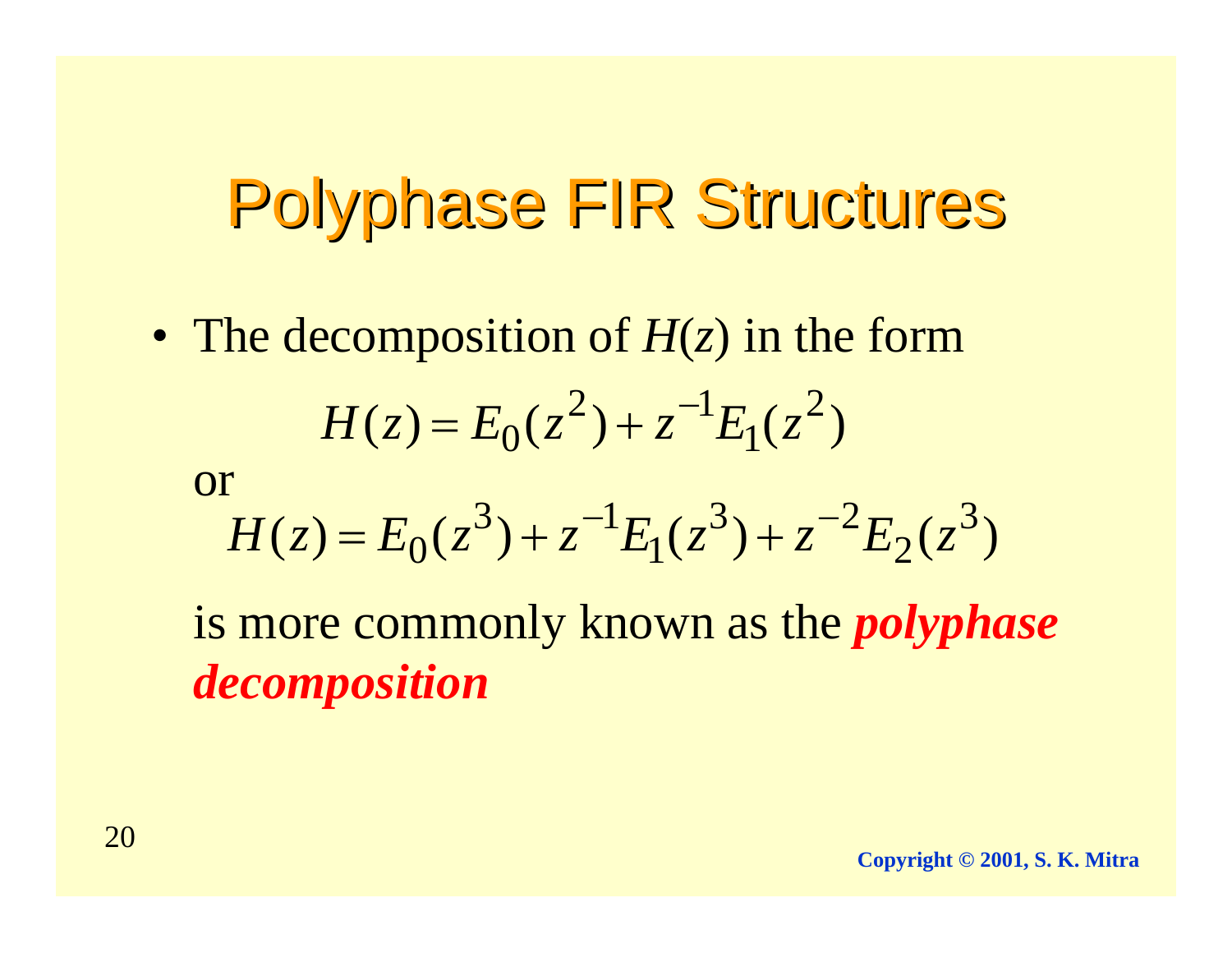• In the general case, an *L*-branch polyphase decomposition of an FIR transfer function of order *N* is of the form

$$
H(z) = \sum_{m=0}^{L-1} z^{-m} E_m(z^L)
$$

where

$$
E_m(z) = \sum_{n=0}^{\lfloor (N+1)/L \rfloor} h[Ln+m]z^{-m}
$$

with  $h[n]=0$  for  $n>N$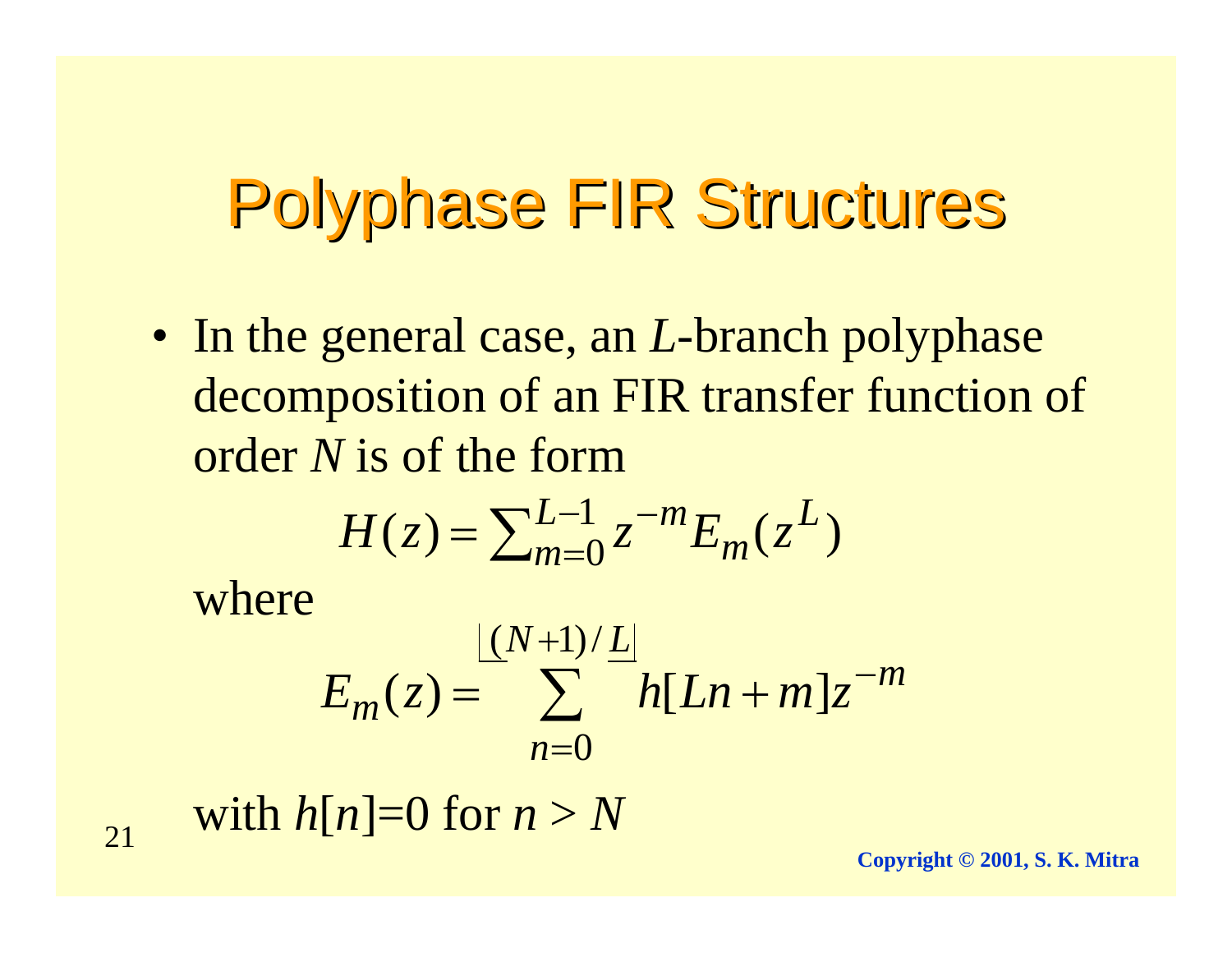• Figures below show the *4-branch, 3 branch, and 2-branch polyphase*

*realization* of a transfer function *H*(*z*)



• Note: The expression for the polyphase  $\mathop{\mathrm{components}}{E_{m}(z)}$  are different in each case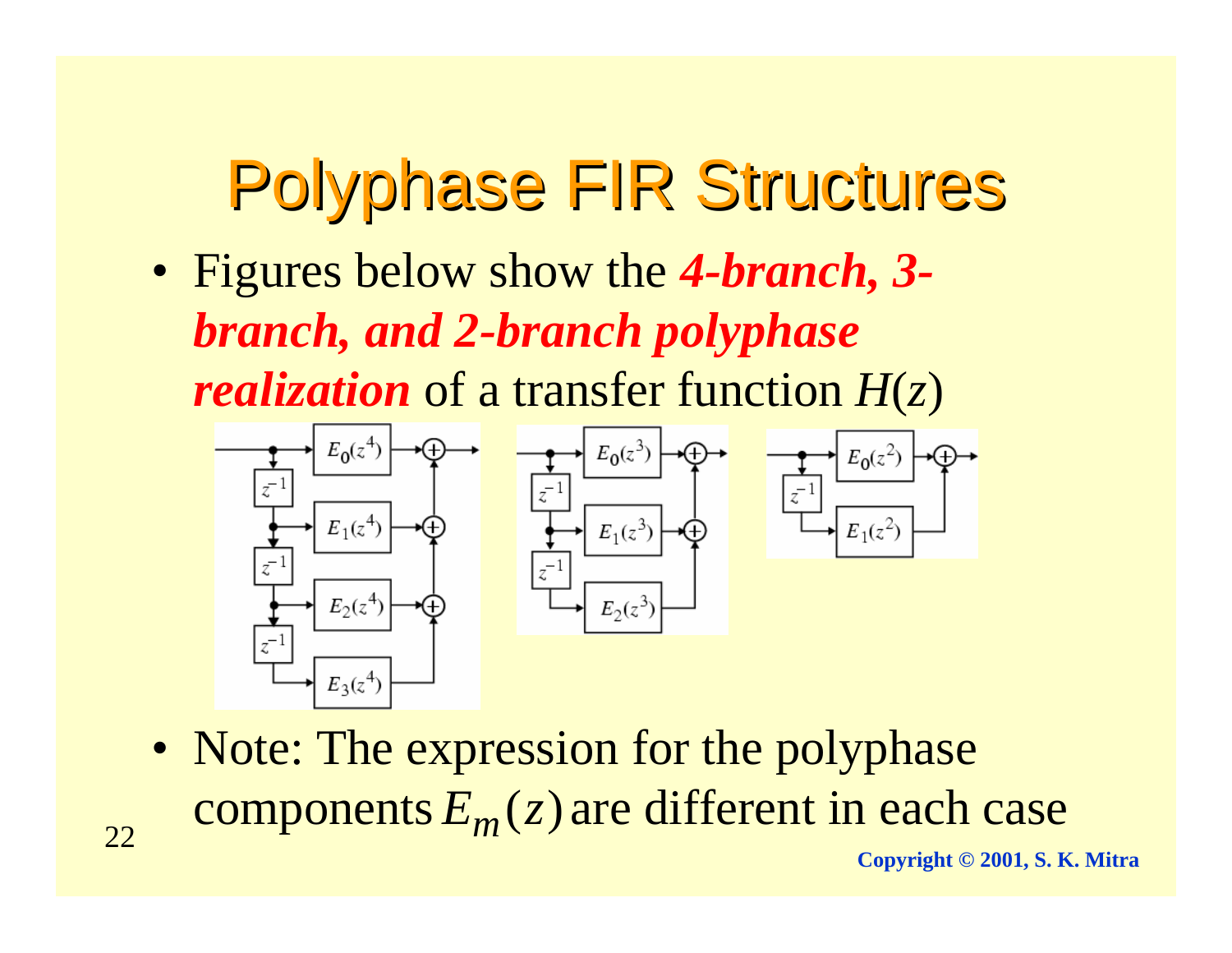- The subfilters  $E_m(z^L)$  in the polyphase realization of an FIR transfer function are also FIR filters and can be realized using any methods described so far
- However, to obtain a canonic realization of the overall structure, the delays in all subfilters must be shared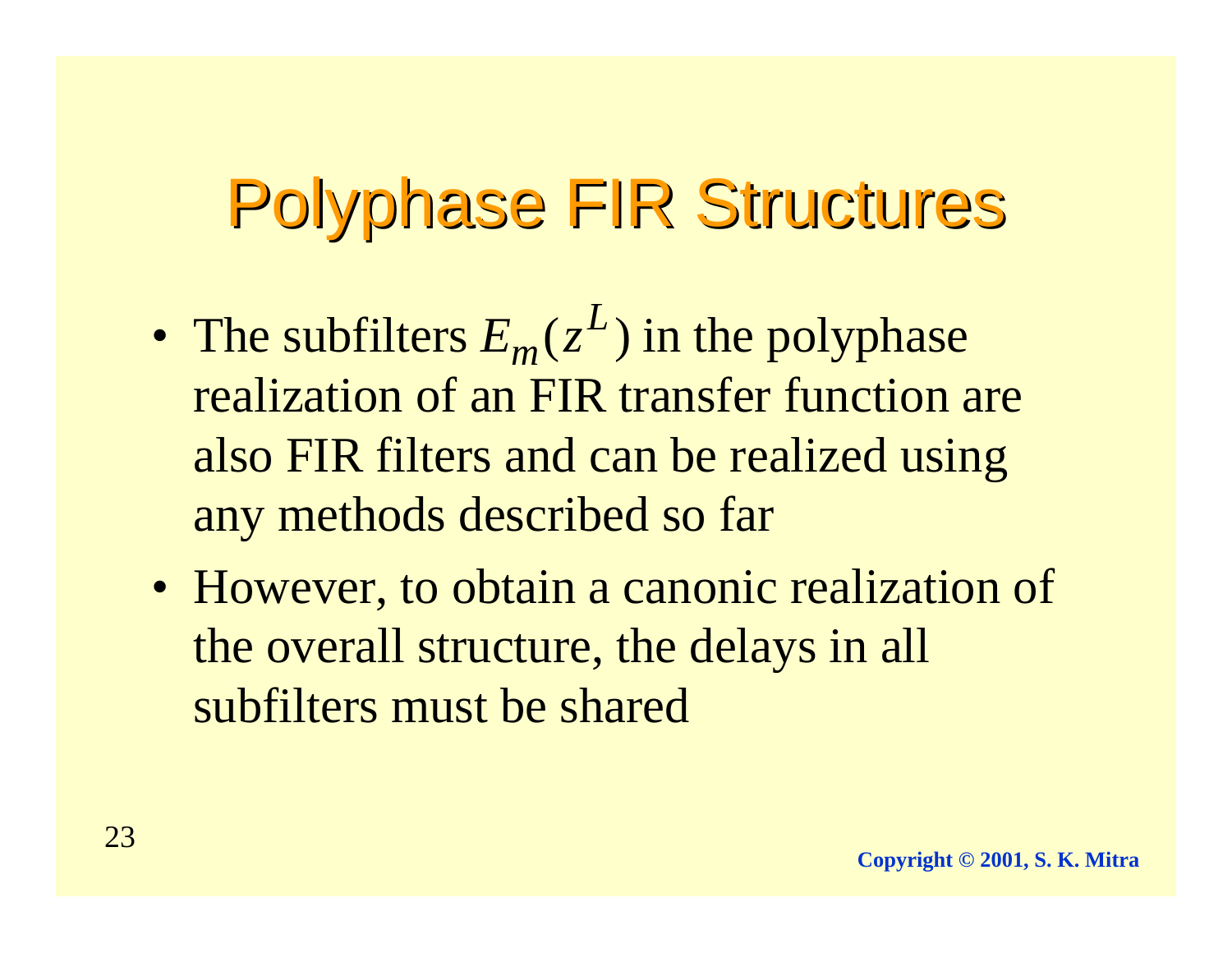• Figure below shows a canonic realization of a length-9 FIR transfer function obtained using delay sharing

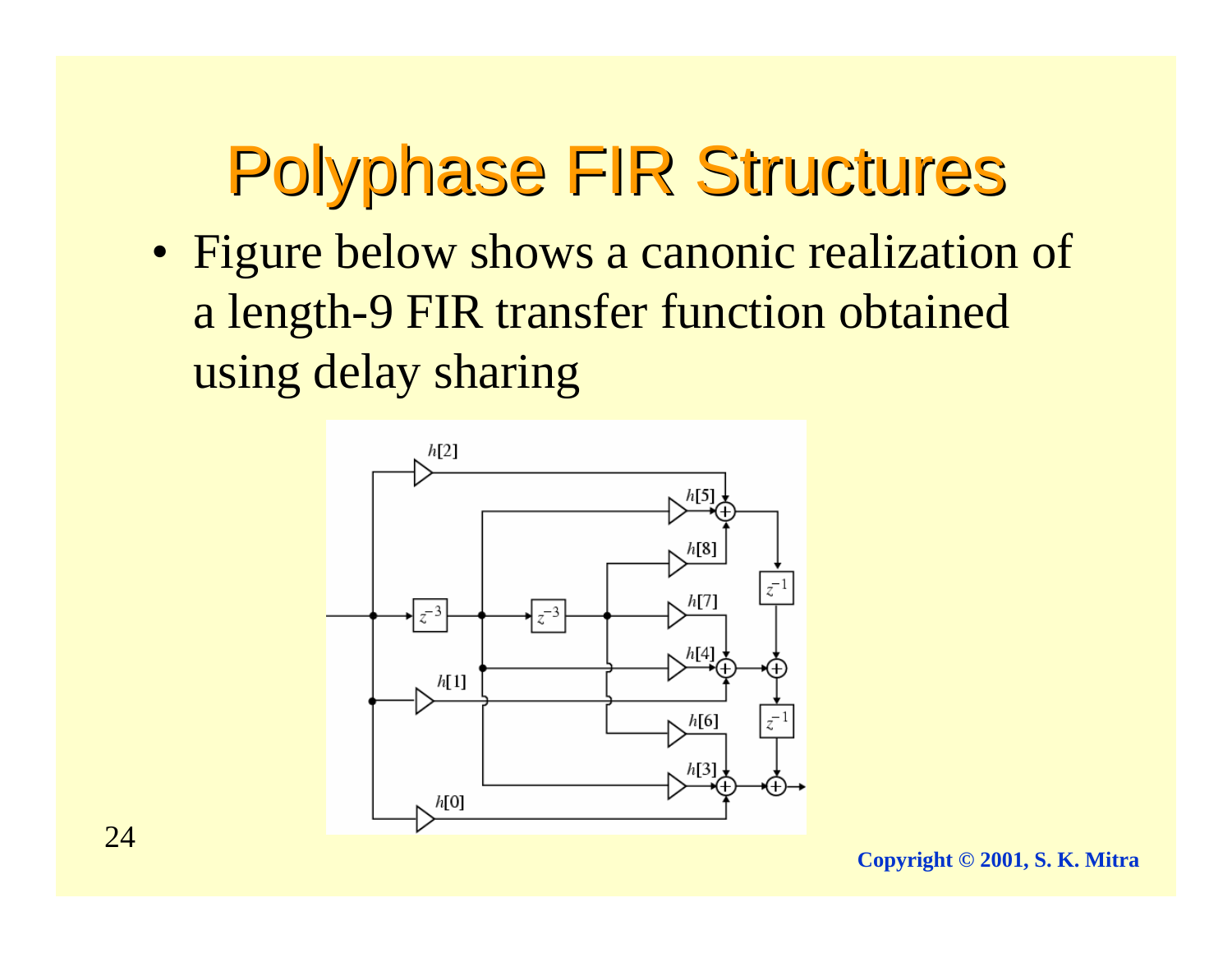# FIR Filter Structures Based on FIR Filter Structures Based on **Polyphase Decomposition**

- We shall demonstrate later that a parallel realization of an FIR transfer function *H*(*z*) based on the polyphase decomposition can often result in computationally efficient multirate structures
- Consider the *M*-branch Type I polyphase decomposition of *H*(*z*):

$$
H(z) = \sum_{k=0}^{M-1} z^{-k} E_k(z^M)
$$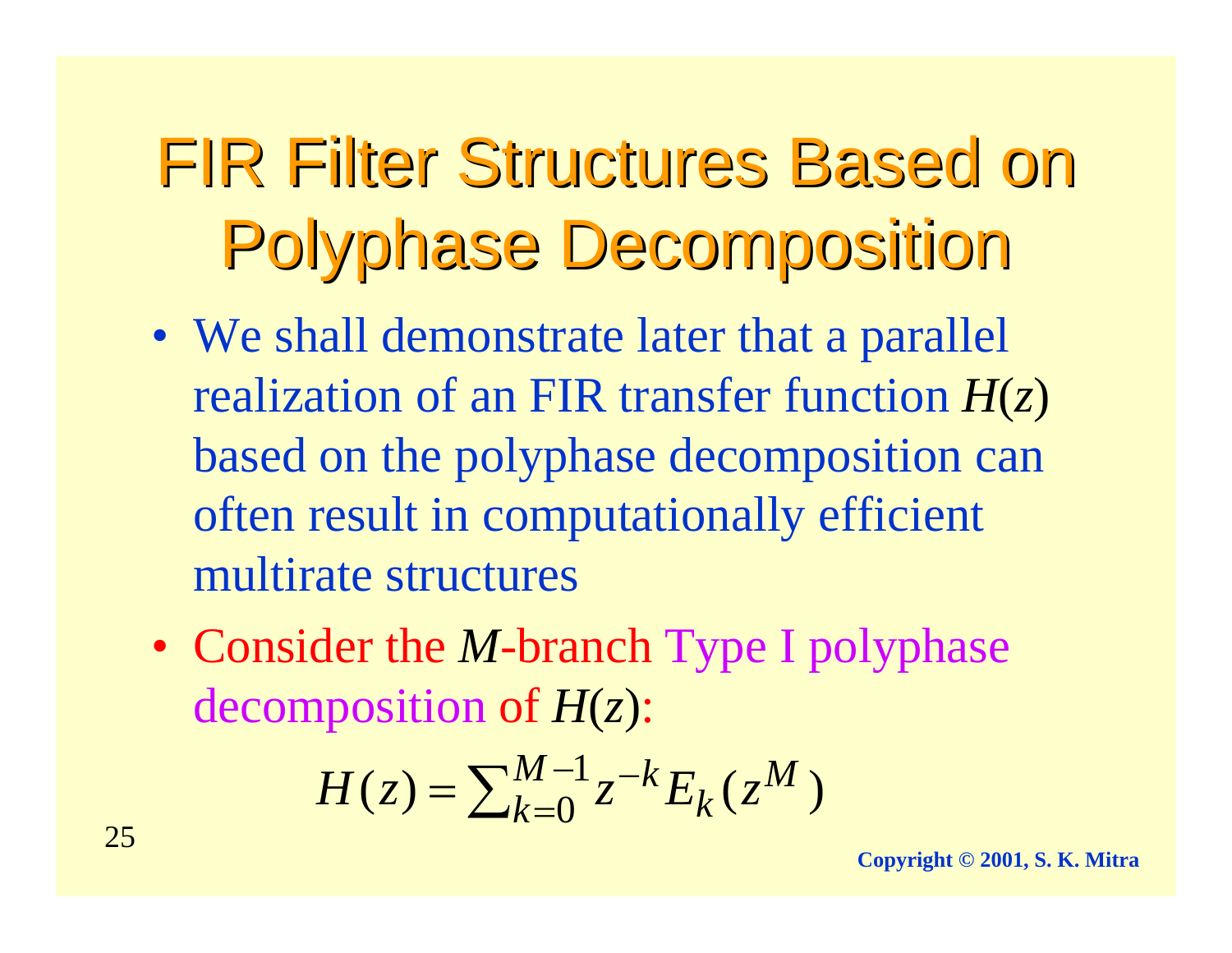# FIR Filter Structures Based on FIR Filter Structures Based on **Polyphase Decomposition**

• A direct realization of *H*(*z*) based on the Type I polyphase decomposition is shown below



**Copyright © 2001, S. K. Mitra**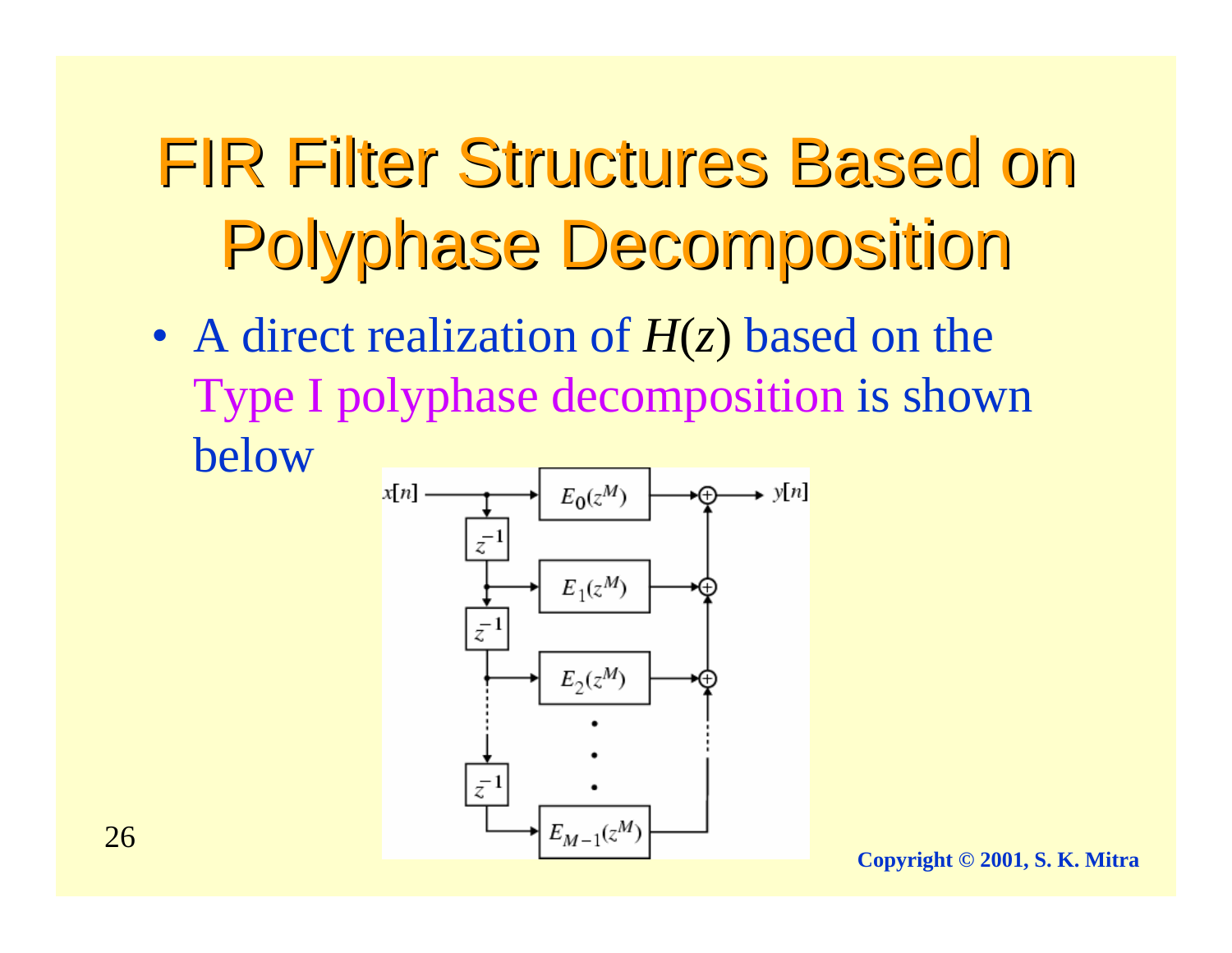# FIR Filter Structures Based on FIR Filter Structures Based on **Polyphase Decomposition**

• The transpose of the Type I polyphase FIR filter structure is indicated below

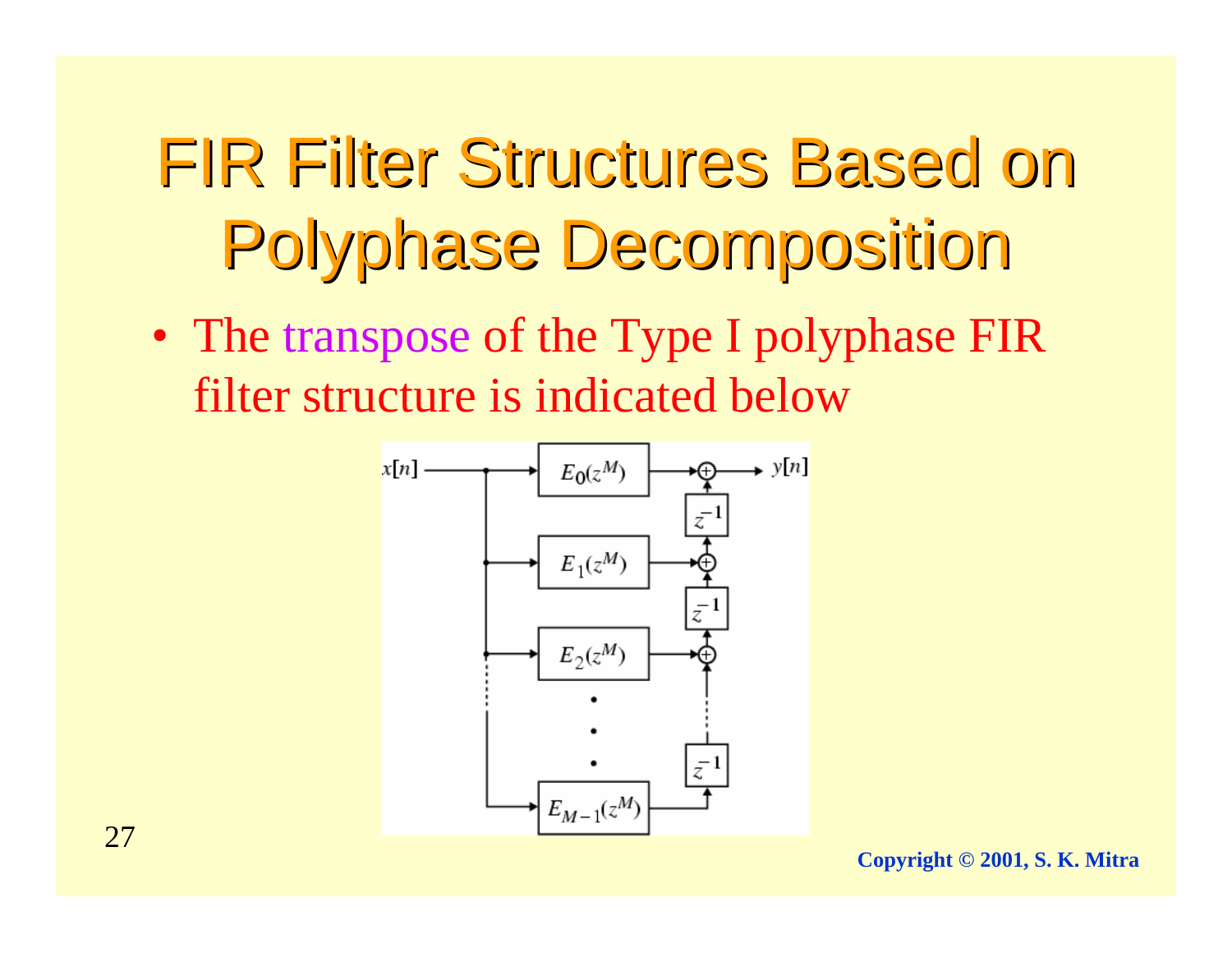• Consider first the single-stage factor-of-*M* decimator structure shown below

$$
x[n] \rightarrow H(z) \xrightarrow{v[n]} [M \rightarrow v[n]
$$

• We realize the lowpass filter *H*(*z*) using the Type I polyphase structure as shown on the next slide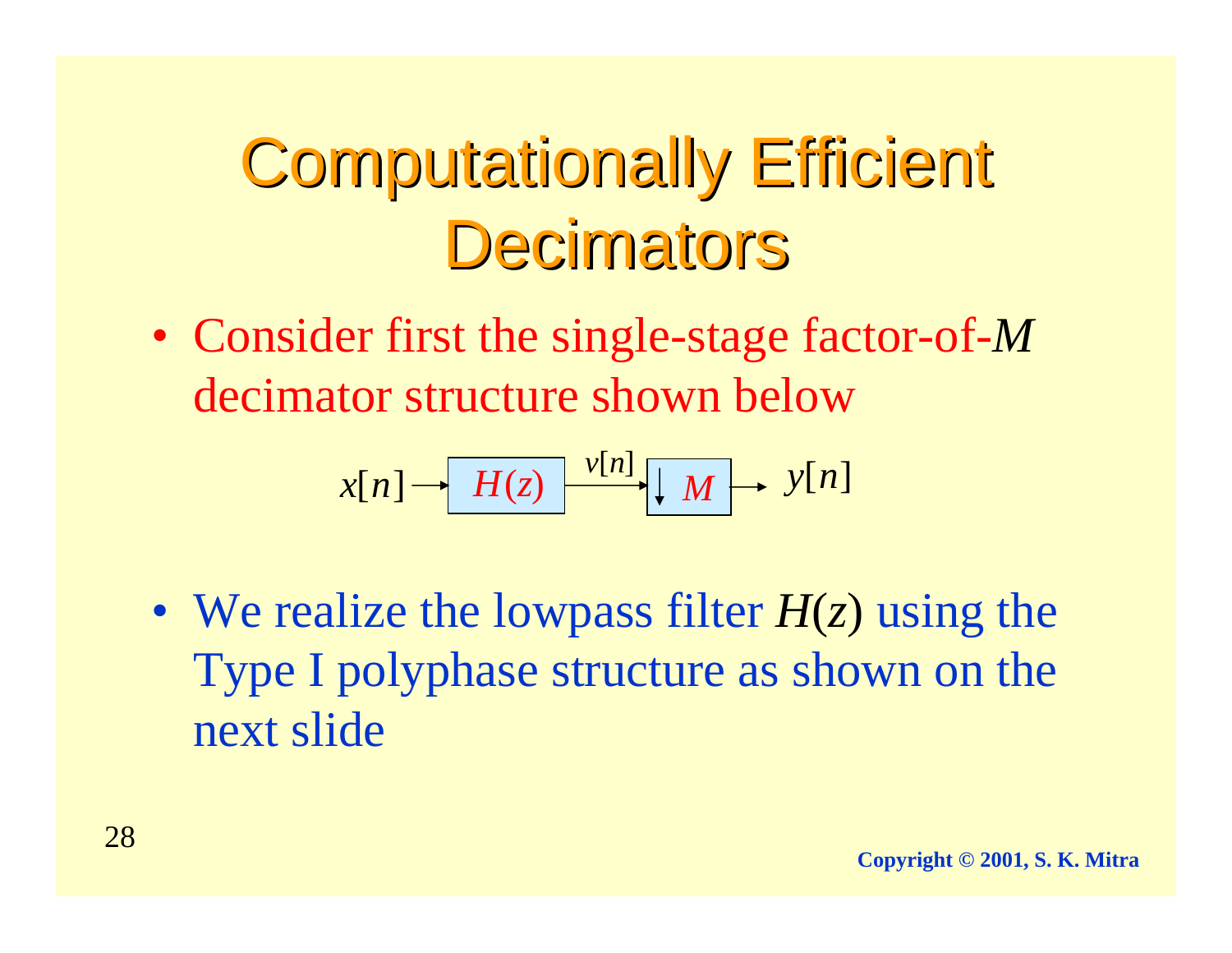• Using the cascade equivalence #1 we arrive at the computationally efficient decimator structure shown below on the right



Decimator structure based on Type I polyphase decomposition

**Copyright © 2001, S. K. Mitra**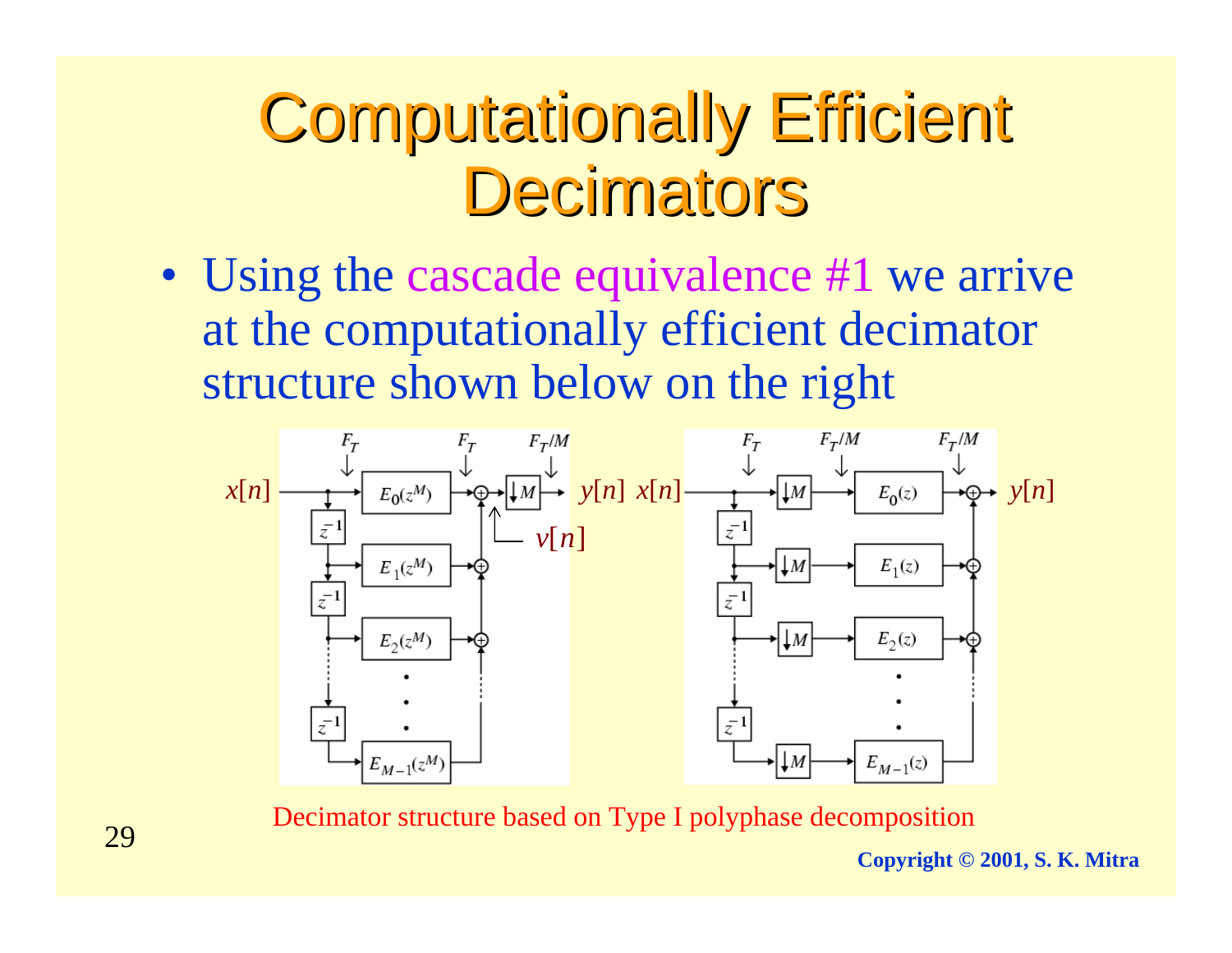- To illustrate the computational efficiency of the modified decimator structure, assume *H*(*z*) to be a length-*N* structure and the input sampling period to be  $T = 1$
- Now the decimator output  $y[n]$  in the original structure is obtained by downsampling the filter output  $v[n]$  by a factor of *M*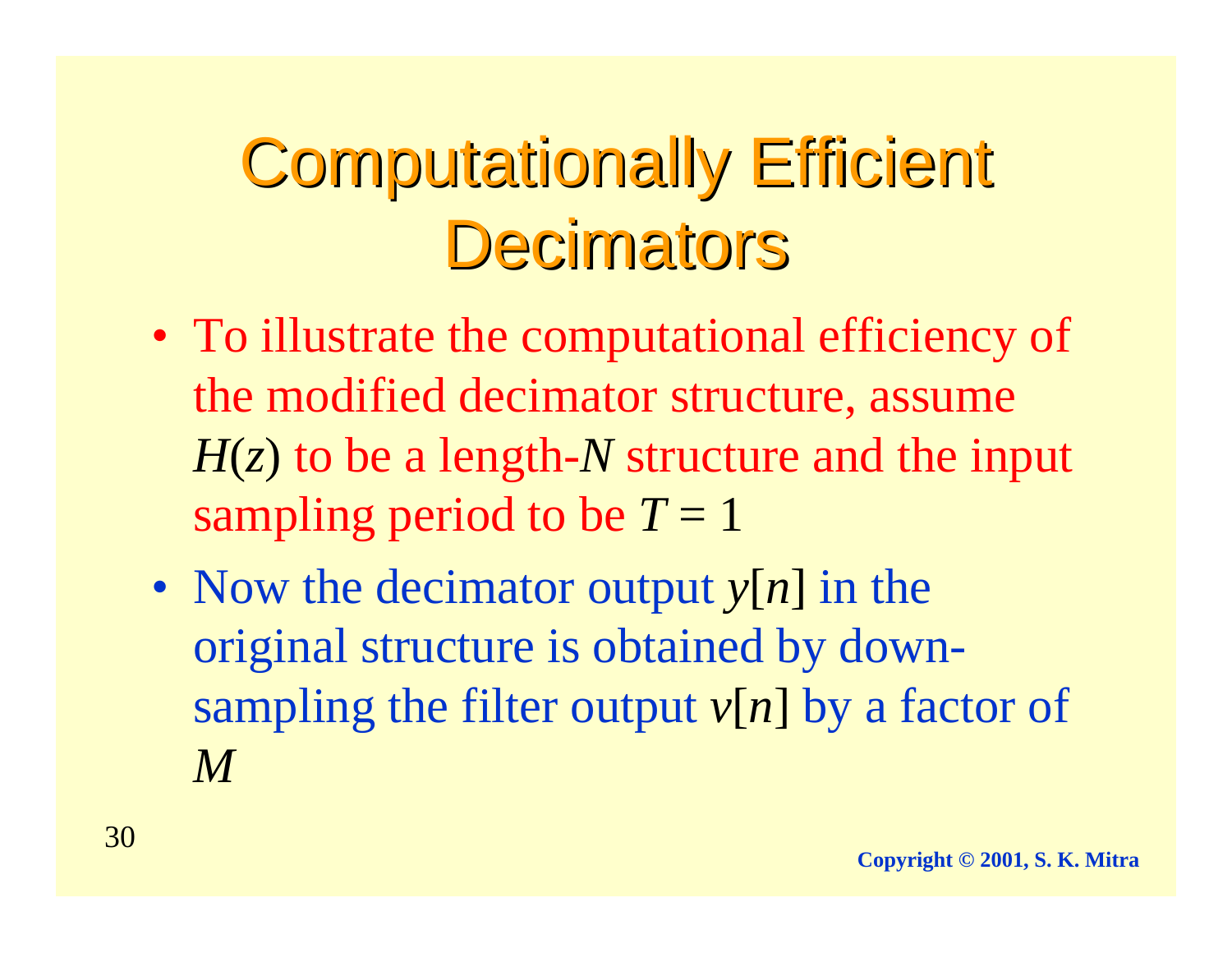- It is thus necessary to compute *<sup>v</sup>*[*n*] at *n* =…,−2*M* ,− *M* ,0,*M* ,2*M* ,...
- Computational requirements are therefore *N* multiplications and  $(N-1)$  additions per output sample being computed
- However, as *<sup>n</sup>* increases, stored signals in the delay registers change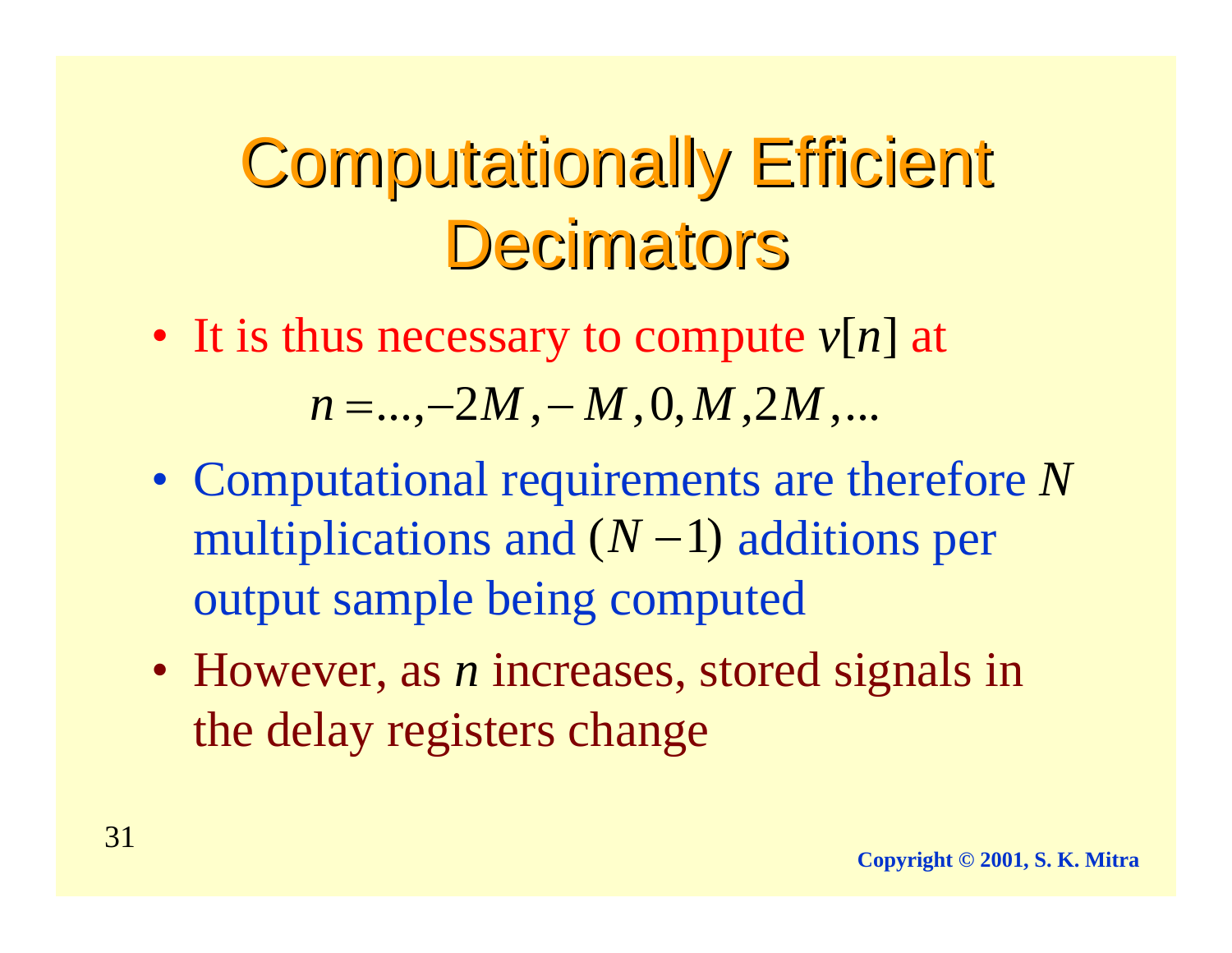- Hence, all computations need to be completed in one sampling period, and for the following  $(M - 1)$  sampling periods the arithmetic units remain idle
- The modified decimator structure also *r*equires *N* multiplications and (*N*−1) additions per output sample being computed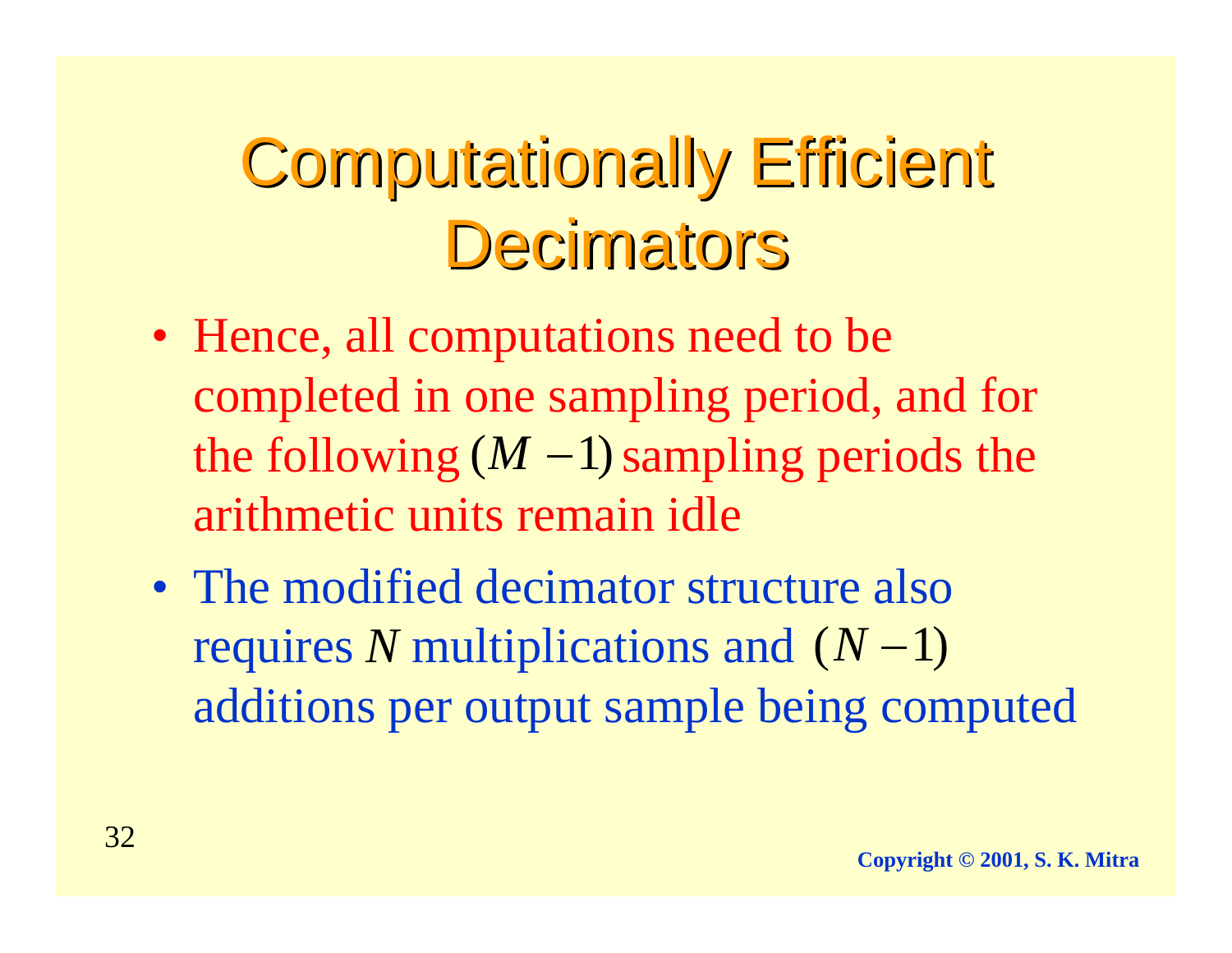- However, here the arithmetic units are operative at all instants of the output sampling period which is 1/*M* times that of the input sampling period
- Similar savings are also obtained in the case of the interpolator structure developed using the polyphase decomposition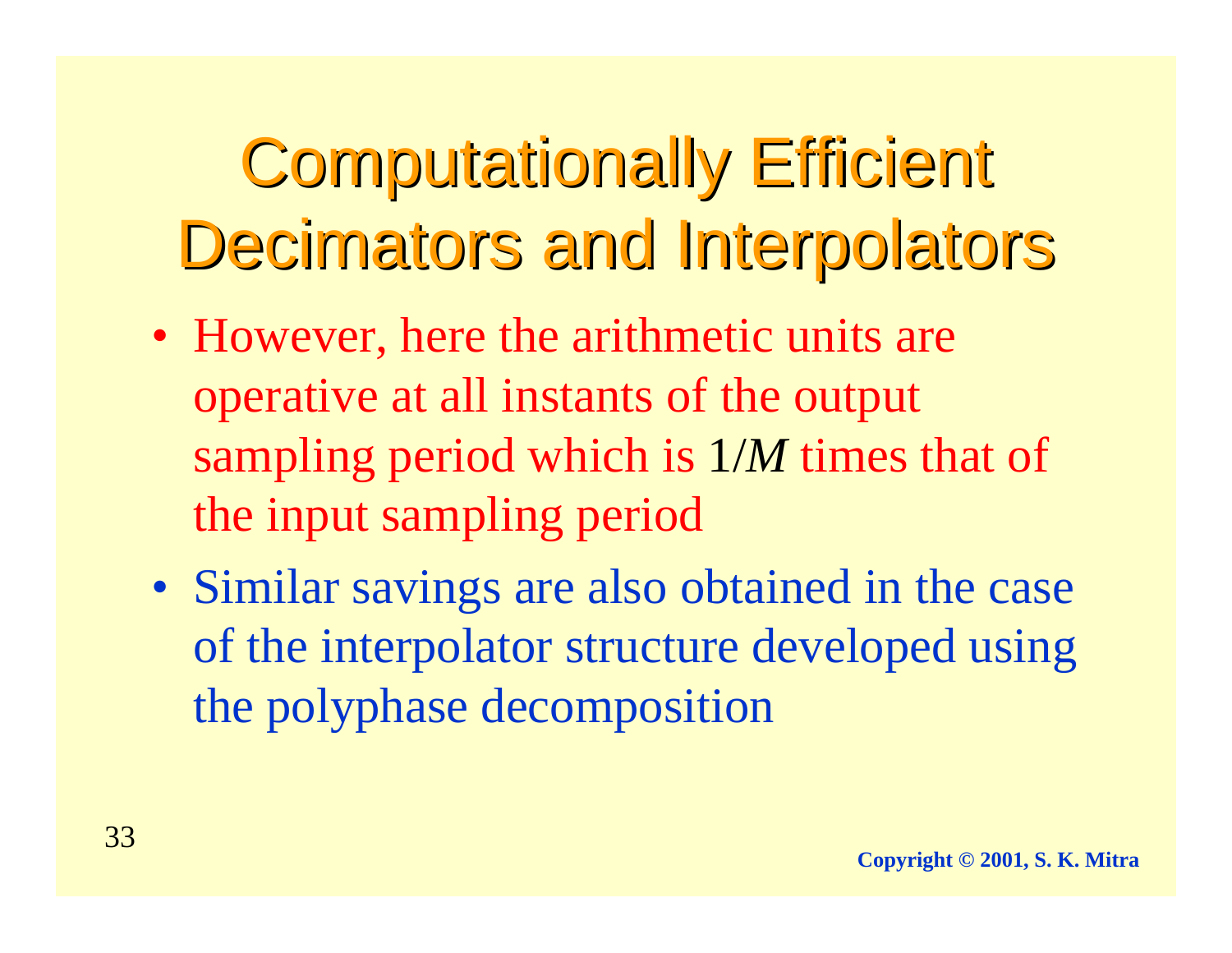#### **Computationally Efficient Interpolators**

• Figures below show the computationally efficient interpolator structures



Interpolator based on Type I polyphase decomposition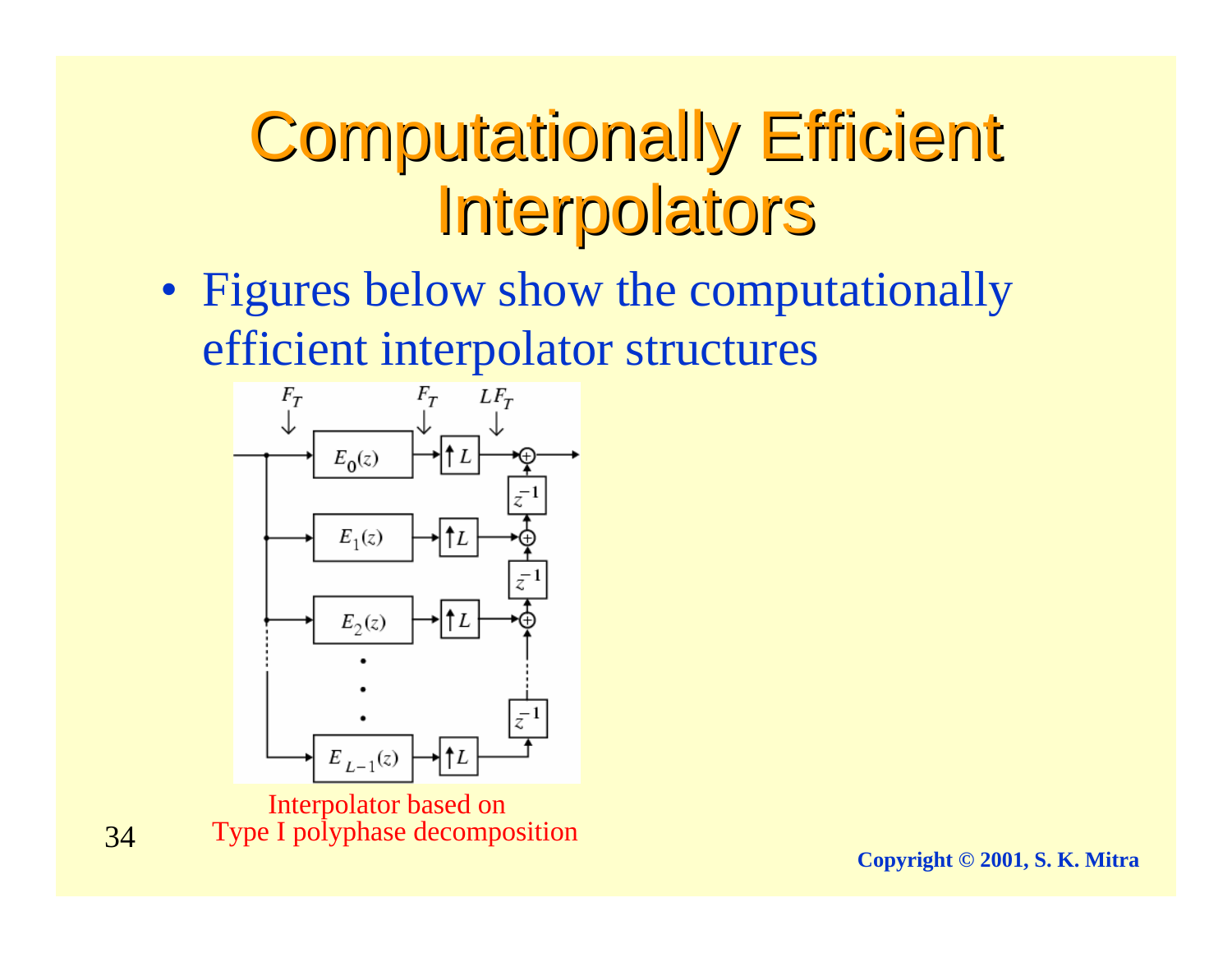- More efficient interpolator and decimator structures can be realized by exploiting the symmetry of filter coefficients in the case of linear-phase filters *H*(*z*)
- Consider for example the realization of a factor-of-3 (*M* = 3) decimator using a length-12 Type 1 linear-phase FIR lowpass filter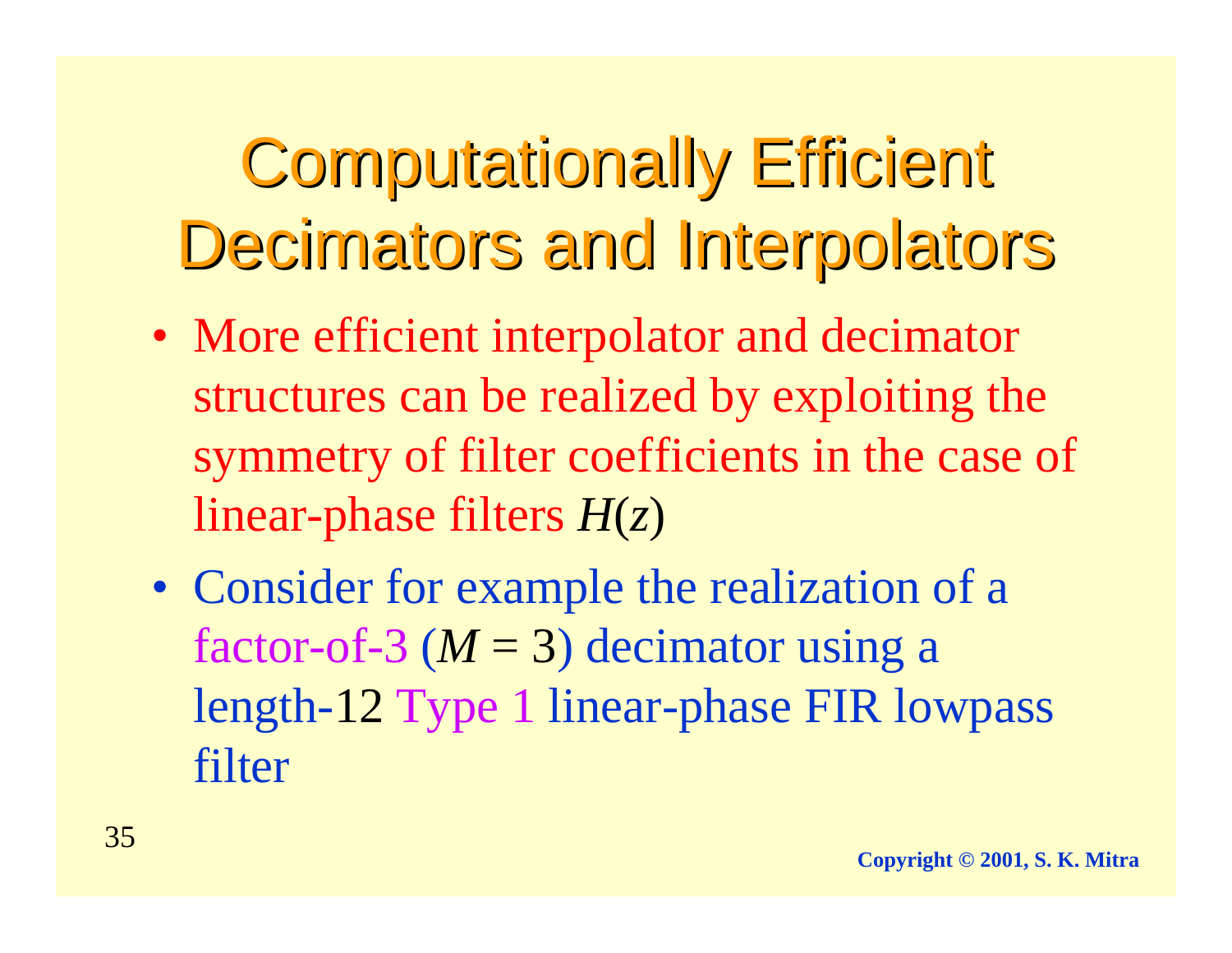- The corresponding transfer function is  $H(z) = h[0] + h[1]z^{-1} + h[2]z^{-2} + h[3]z^{-3} + h[4]z^{-4} + h[5]z^{-5}$  $h[6]z^{-6} + h[4]z^{-7} + h[3]z^{-8} + h[2]z^{-9} + h[1]z^{-10} + h[0]z^{-11}$ 
	- A conventional polyphase decomposition of *H*(*z*) yields the following subfilters:  $1 + 1551 - 2 + 1521 - 3$  $E_0(z) = h[0] + h[3]z^{-1} + h[5]z^{-2} + h[2]z^{-1}$  $1 + k[A]_7 - 2 + k[1]_7 - 3$  $E_1(z) = h[1] + h[4]z^{-1} + h[4]z^{-2} + h[1]z^{-2}$  $1 \cdot k\Omega = -2 \cdot k\Omega = -3$  $E_2(z) = h[2] + h[5]z^{-1} + h[3]z^{-2} + h[0]z^{-2}$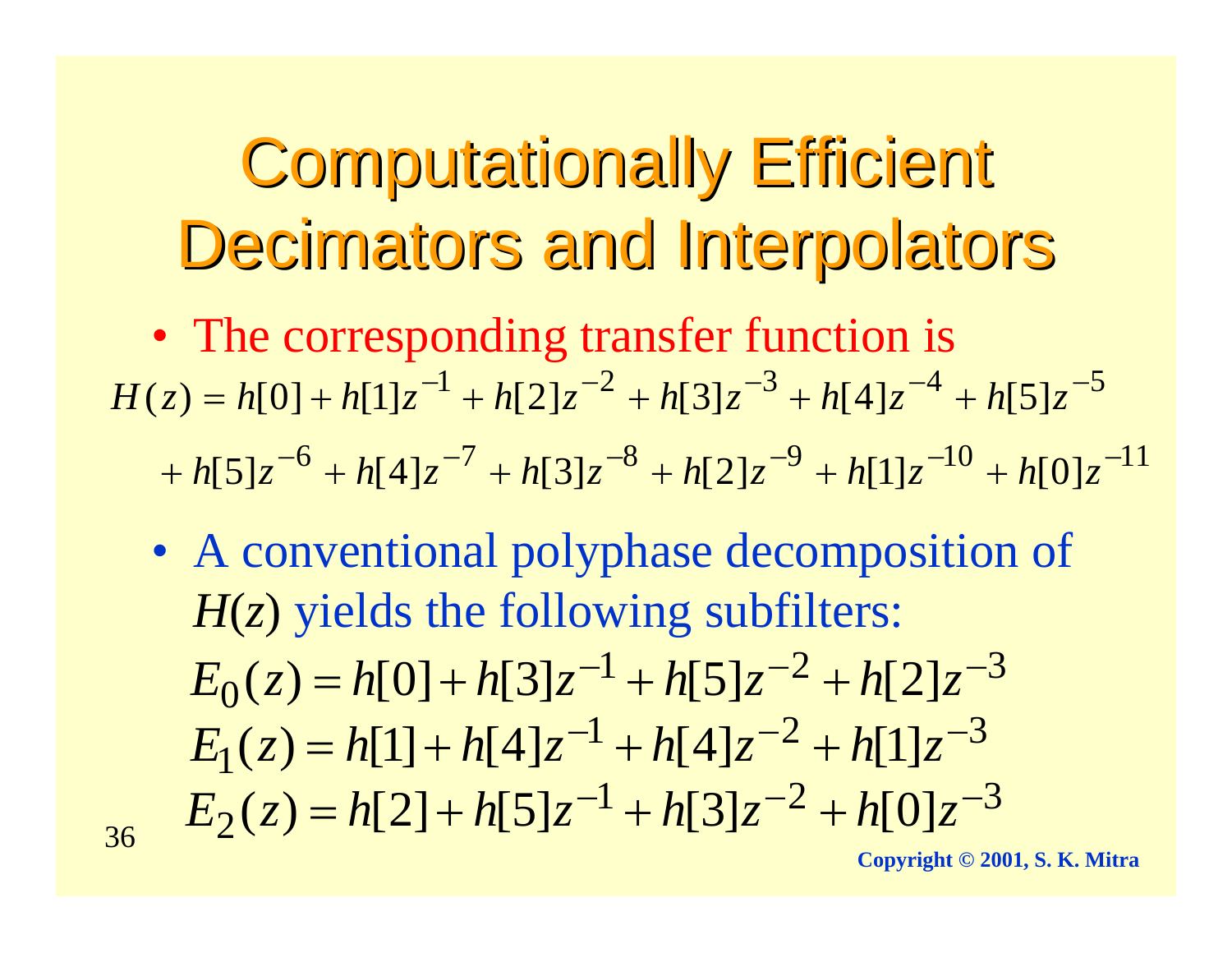- Note that  $E_1(z)$  still has a symmetric impulse response, whereas  $E_0(z)$  is the mirror image of  $E_2(z)$
- These relations can be made use of in developing a computationally efficient realization using only 6 multipliers and 11 two-input adders as shown on the next slide